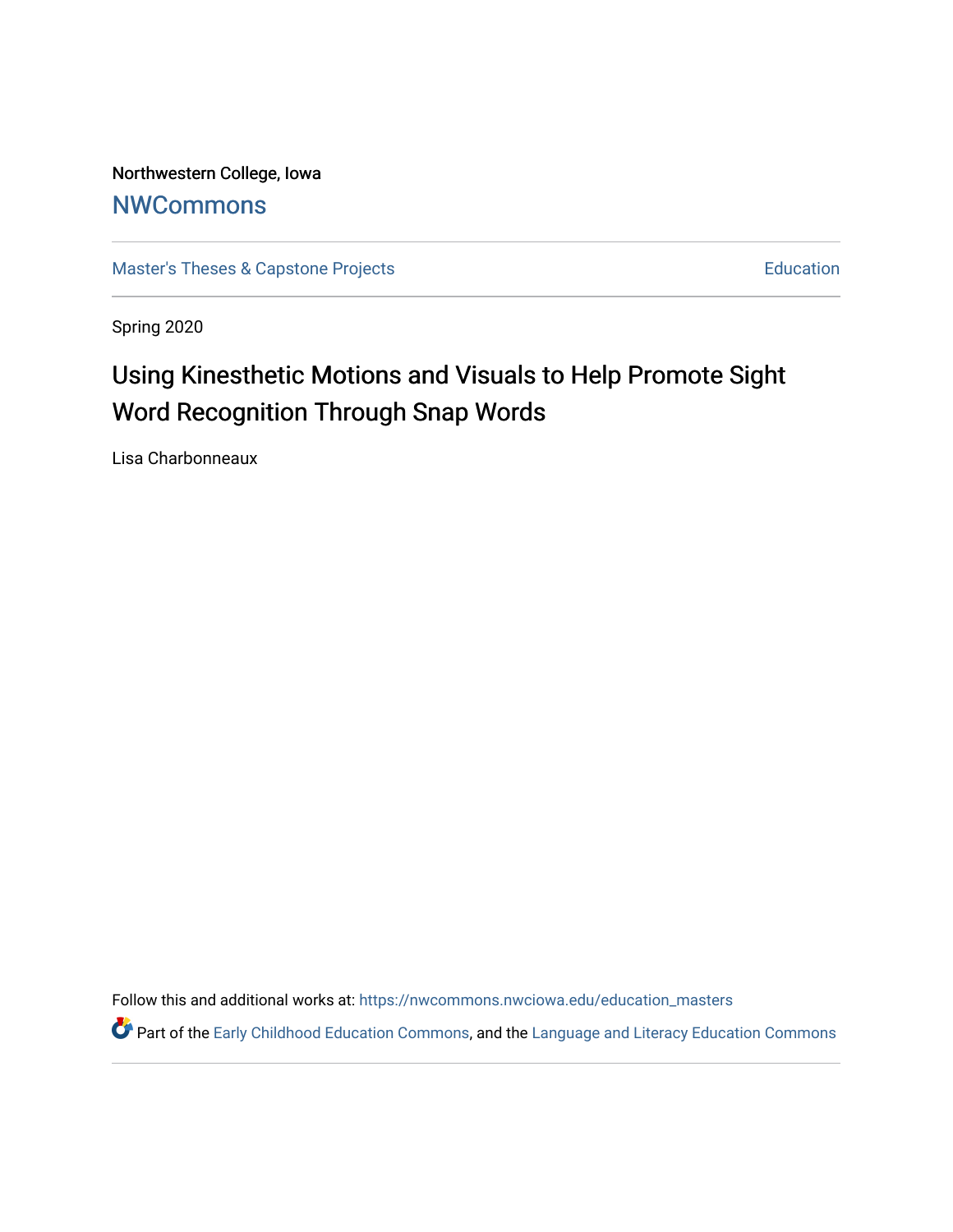Using Kinesthetic Motions and Visuals to Help Promote Sight Word Recognition Through Snap

Words

Lisa Charbonneaux

Northwestern College

An Action Research Project Presented

in Partial Fulfillment of the Requirements

For the Degree of Master of Education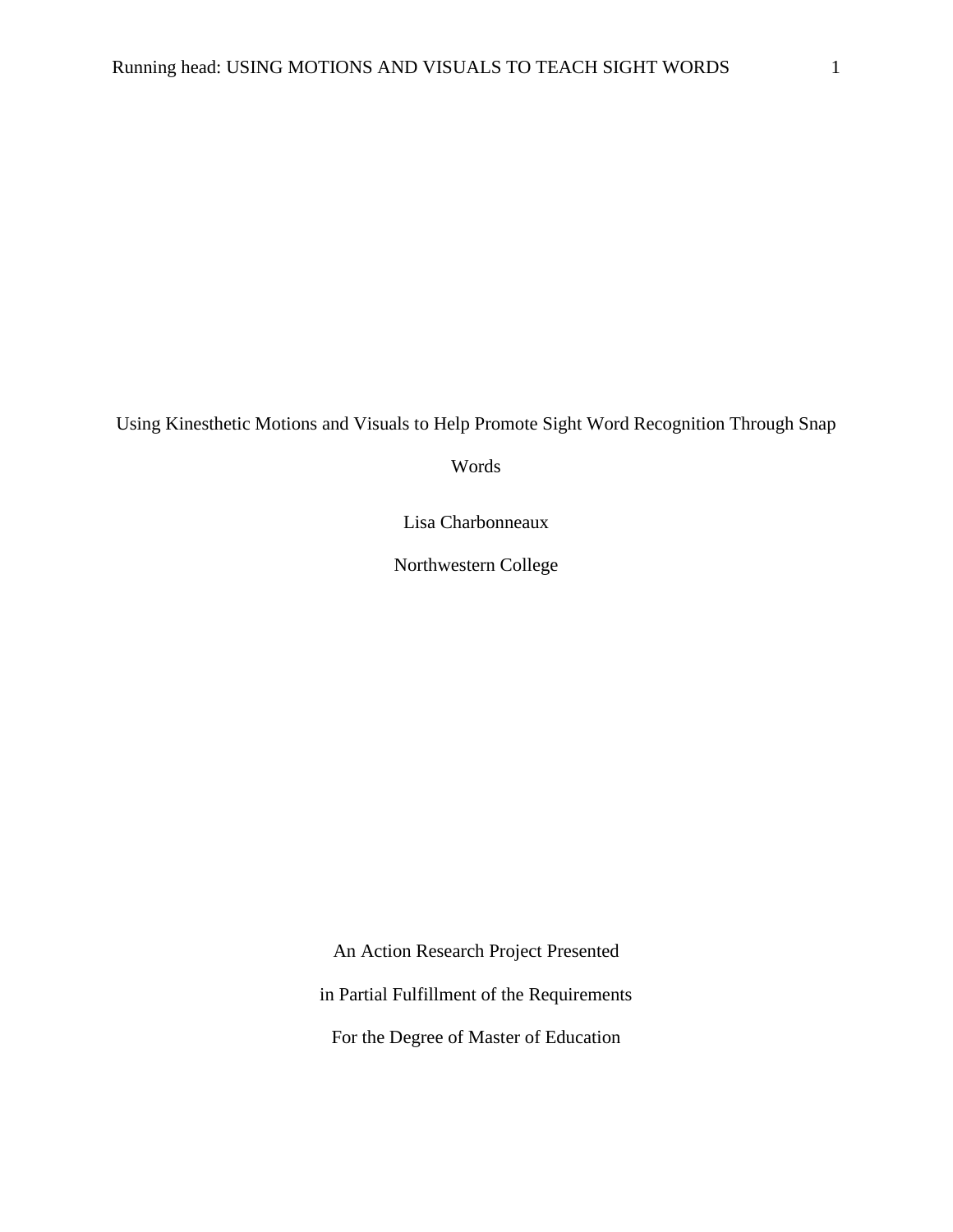# **Table of Contents**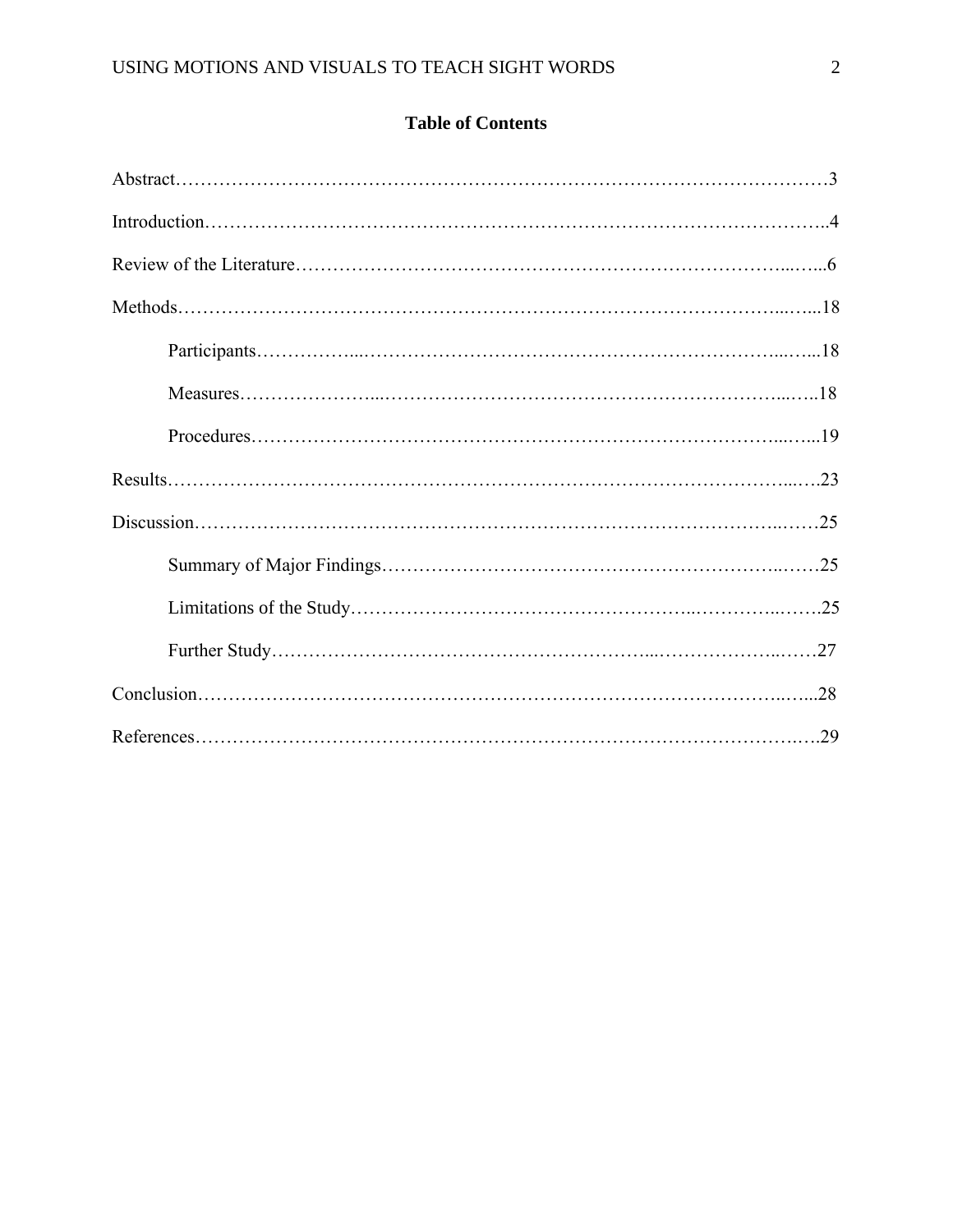### Abstract

This action research project studied the impact kinesthetic motions and visuals had on sight word recognition in kindergarten students. Over the course of seven weeks, 28 students from two kindergarten classrooms were given sight word instruction. The experimental group included kinesthetic motions and visuals through the use of Snap Word cards with their sight word instruction. The control group received sight word instruction by presenting the sight word without added kinesthetic motions or visuals. The experimental group included 15 students and the control group consisted of 13 students. Students from both the control and experimental groups were given identical pre and post sight word recognition assessments to determine their proficiency growth. It was found that the experimental group using kinesthetic motions and visuals to teach sight word recognition reached significantly better results compared to the control group that received sight word instruction without motions or visuals.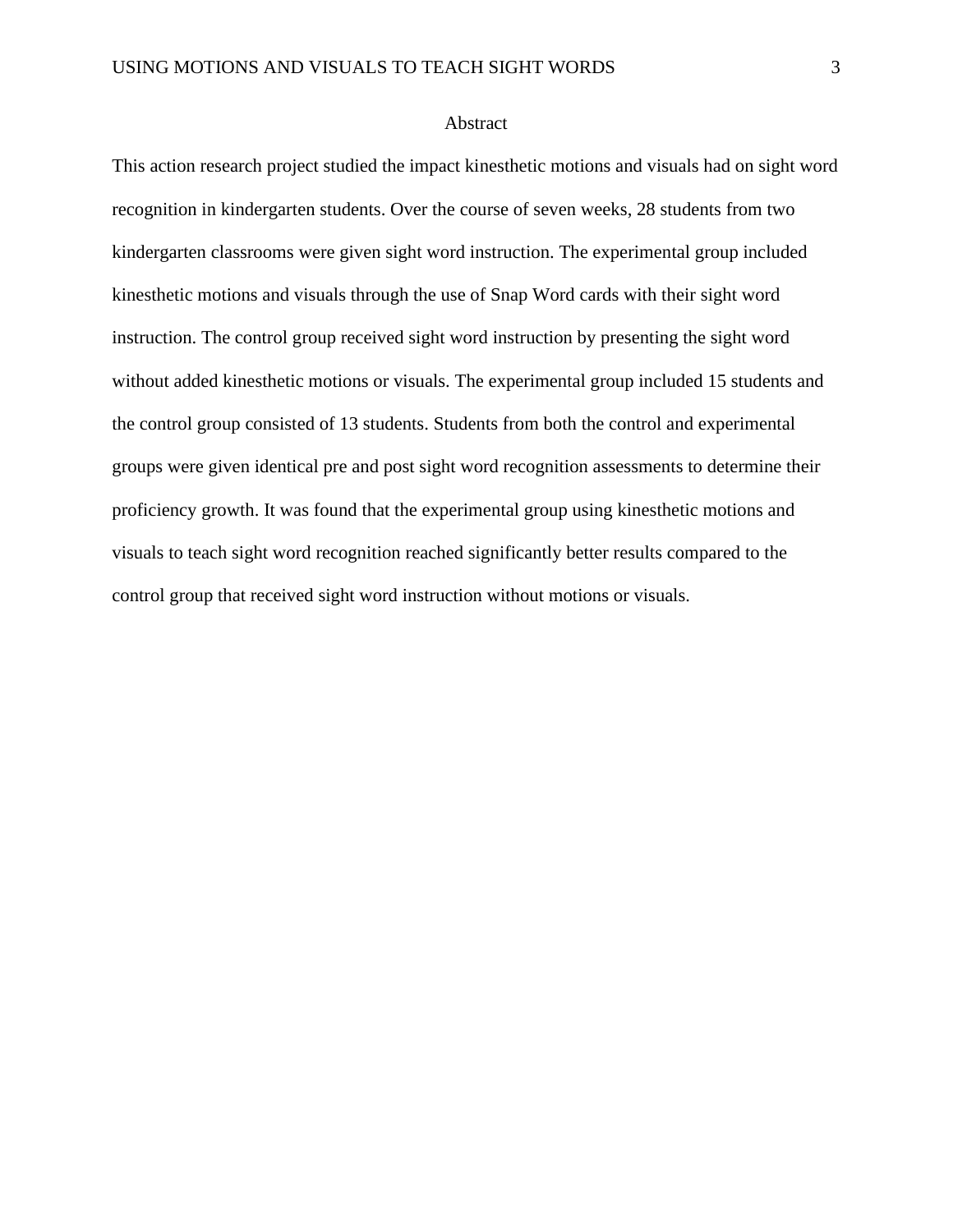Using Kinesthetic Motions and Visuals to Help Promote Sight Recognition Through Snap Words

Literacy is a vital skill in leading a successful life (Faust & Kandelshine-Waldman, 2011; Maddox & Feng, 2013; McGrath, McLaughlin, Derby, & Bucknell, 2012). Children that do not acquire a solid reading foundation in the early grades begin their adult life on the path of poverty as jobs, advanced schooling, and leisure activities all require the ability to read and comprehend (McGrath et al., 2012).

Unfortunately, it is not only in adulthood that signs of struggle appear. Students who struggle with reading not only have poor academic success, but also struggle with economic, social, and emotional successes as well (Maddox & Feng, 2013). Thus, early intervention is key in building and sustaining skilled readers. Early prevention is linked to lower delinquency rates in later life (McGrath et al., 2012), and is proven to be cost effective in the long run (McGrath et al., 1994).

According to the National Assessment of Educational Progress (NAEP, 2019), slightly less than half of all fourth-grade students are "below basic" readers. This means they are at or below the  $40<sup>th</sup>$  percentile for their age group. Sadly, evidence suggests that these students will continue to struggle throughout their lives (Pikulski, 1994). Yet, according to Pikulski (1994), reading failure is actually preventable for most students. This leaves many researchers, teachers, and parents wondering where the educational system has failed these students.

Researchers have concluded that there are five areas of reading instruction essential to teaching children to read: phonemic awareness, phonics, fluency, vocabulary, and text comprehension (Zeece, 2006). Yet the debate is still out on what strategies teachers should use to ensure their students develop these skills. The result is teachers constantly using their own time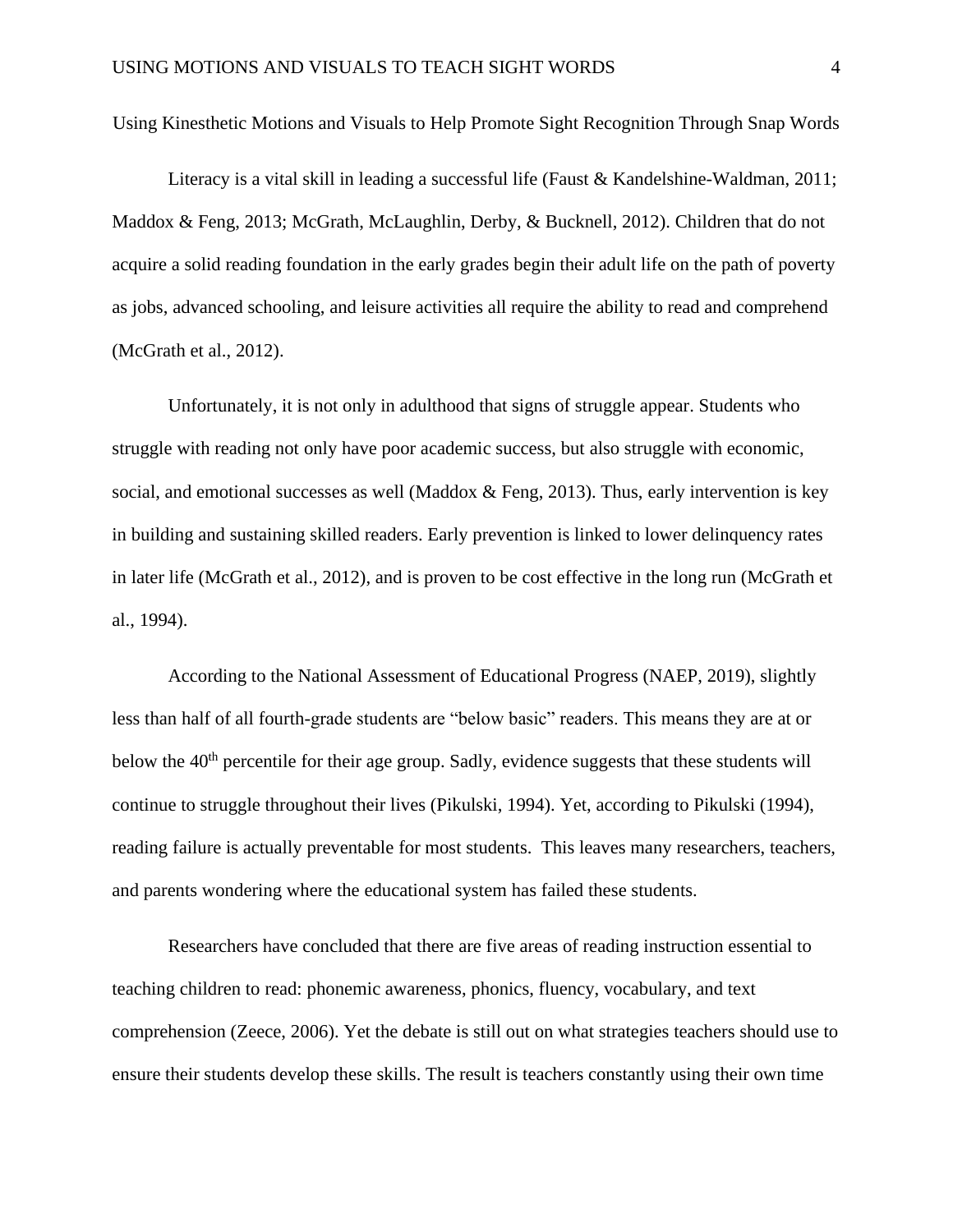and resources to look for meaningful strategies and methods to improve student learning. More research needs to be done on how teachers can most effectively teach their students to read.

This study will examine how sight words and high frequency words are a vital instructional component to fluency and text comprehension and whether or not kinesthetic motions and visuals aide in the retention of sight words in kindergarten students. Sight words are words that must be memorized because they do not follow the phonics rules and sounding them out is not possible. High frequency words are words that are most commonly found in print. They follow the phonics rules, allowing the reader to sound them out. However, because of how frequently they appear in print, the reader must memorize them in order to read fluently and effortlessly.

For the purposes of this action research project, these two terms will be used interchangeably as it aims to answer the research question, "Will the use of kinesthetic motions and visual images promote sight word recognition in kindergarten students?"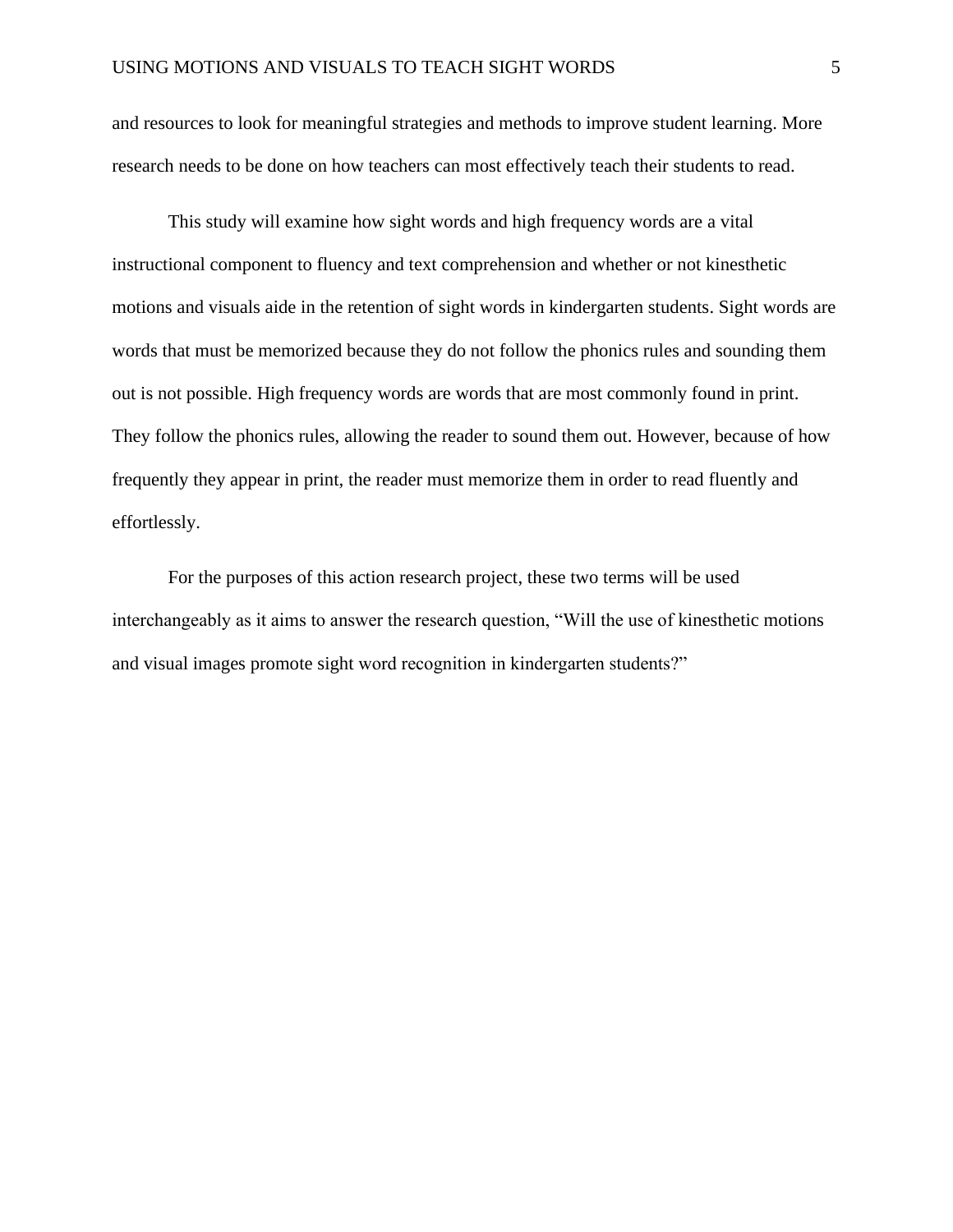# **Review of Literature**

# **The Reading Process**

In order to be a successful reader, the brain must recognize how sounds are connected to print, develop fluency, and extract and construct meaning from text. (Faust & Kandelshine-Waldman, 2011). This is a complex process, involving multiple parts of the brain (Tracy, 2017). Based on the Parallel Distributed Processing Model (PDPM), proposed by Rumelhart and McClelland in 1986, the act of reading takes place in four different processors: the Orthographic Processor, Phonological Processor, Meaning Processor, and Context Processor (Tracey, 2017). Rather than being disconnected, these areas work together as a network to decipher written text.

The Orthographic Processor is where the reading process begins and print is perceived and processed (Tracey, 2017). Here readers work to identify the letters in words. Once students are fluent in letter identification, the brain begins to systematically generate letters that are likely to follow the chosen letter and, likewise, they will suppress letters that are unlikely to follow the chosen letter (Tracey, 2017). This creates what is known as word "chunks" and makes for fluent reading.

The Orthographic Processor works alongside the Phonological Processor. The Phonological Processor is where sounds are processed (Tracey, 2017). This is strictly an auditory process; no print is involved in the Phonological Processor (Tracey, 2017). The units of sounds identified include words, syllables, onsets and rimes, and phonemes (Tracey, 2017). Manipulating the sounds in words is known as phonological awareness and phonemic awareness. Both are positively associated with successful readers (Zeece, 2006). Likewise, a weak Phonological Processor is associated with a lower reading ability (Tracey, 2017).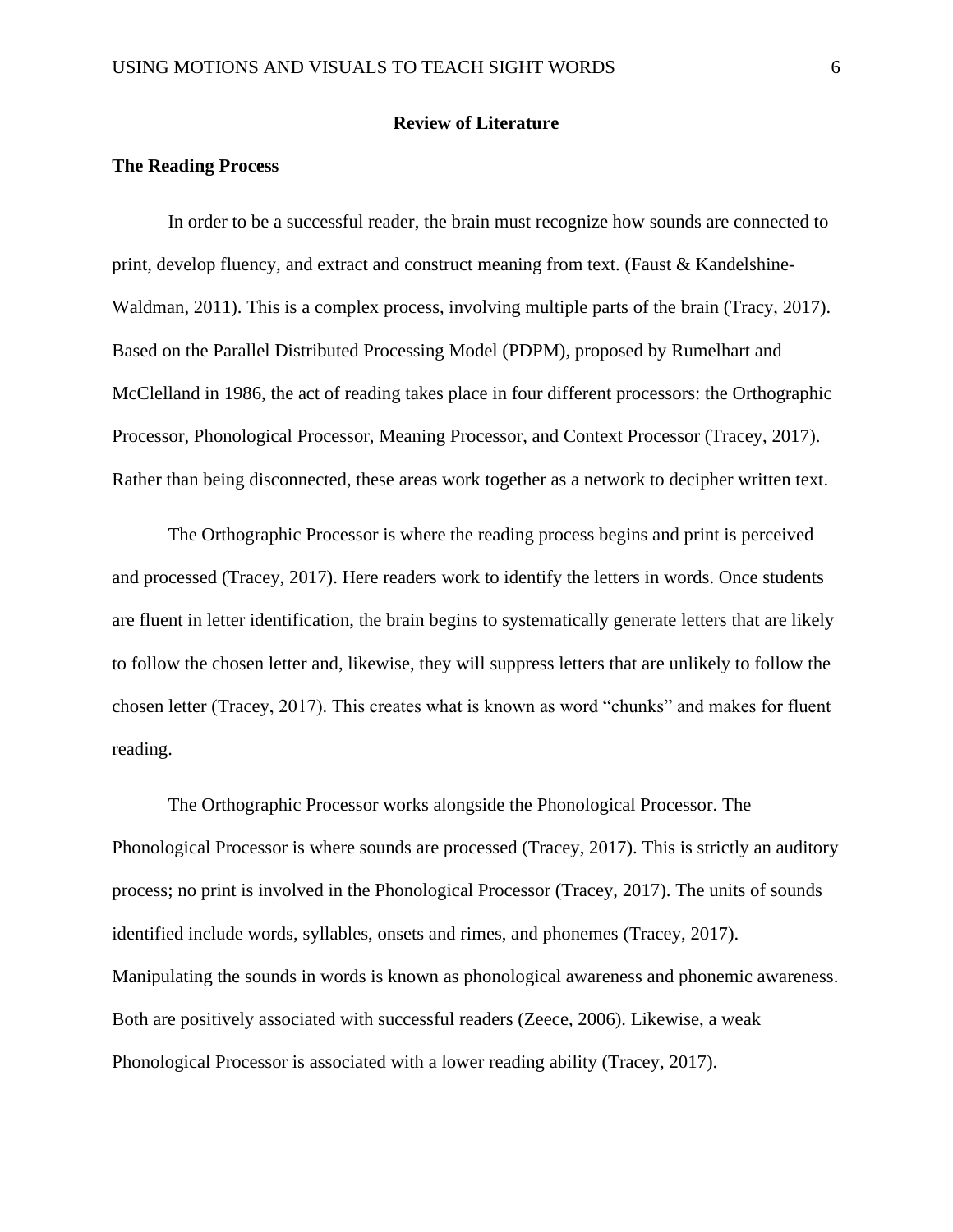Along with phonics, the Orthographic Processor and the Phonological Processor make up the bottom level of the PDPM. Once the brain has processed the words in the lower level of the model, it can then begin to attach meaning to the words in the Meaning Processor (Tracey, 2017). This is where a person's vocabulary and schema (what you know about a topic) play an important role in identifying the written text (Tracey, 2017). A weak Meaning Processor can be of concern for students that come from low socio-economic homes. Studies have shown that children from low- income backgrounds have significantly lower vocabulary attainment than their more affluent peers (Tracey, 2017).

At the top of the model is the Context Processor where comprehension takes place. According to Tracey (2017), the Context Processor has multiple jobs. First, it must take the word meanings delivered by the Meaning Processor and construct them into meaningful messages (Tracey, 2017). According to Tracey (2017), while this is occurring the Context Processor is simultaneously monitoring whether or not the reader understands the text. If the Context Processor is working correctly, it alerts the reader when they do not understand the text and the Context Processor begins finding strategies to help the reader make sense of the written material (Tracey, 2017).

### **How Learners Come to Read Words by Sight**

Phonetic decoding is the process of applying the letter sound relationship to a string of letters and blending those sounds together in order to read an unfamiliar word. In contrast, reading words by sight, or sight word reading, is the ability to recall familiar words as whole units (Mano & Guerin, 2018). Sight words are read instantly and without much conscious attention. Irregularly spelled words that cannot be sounded out must be memorized. However, if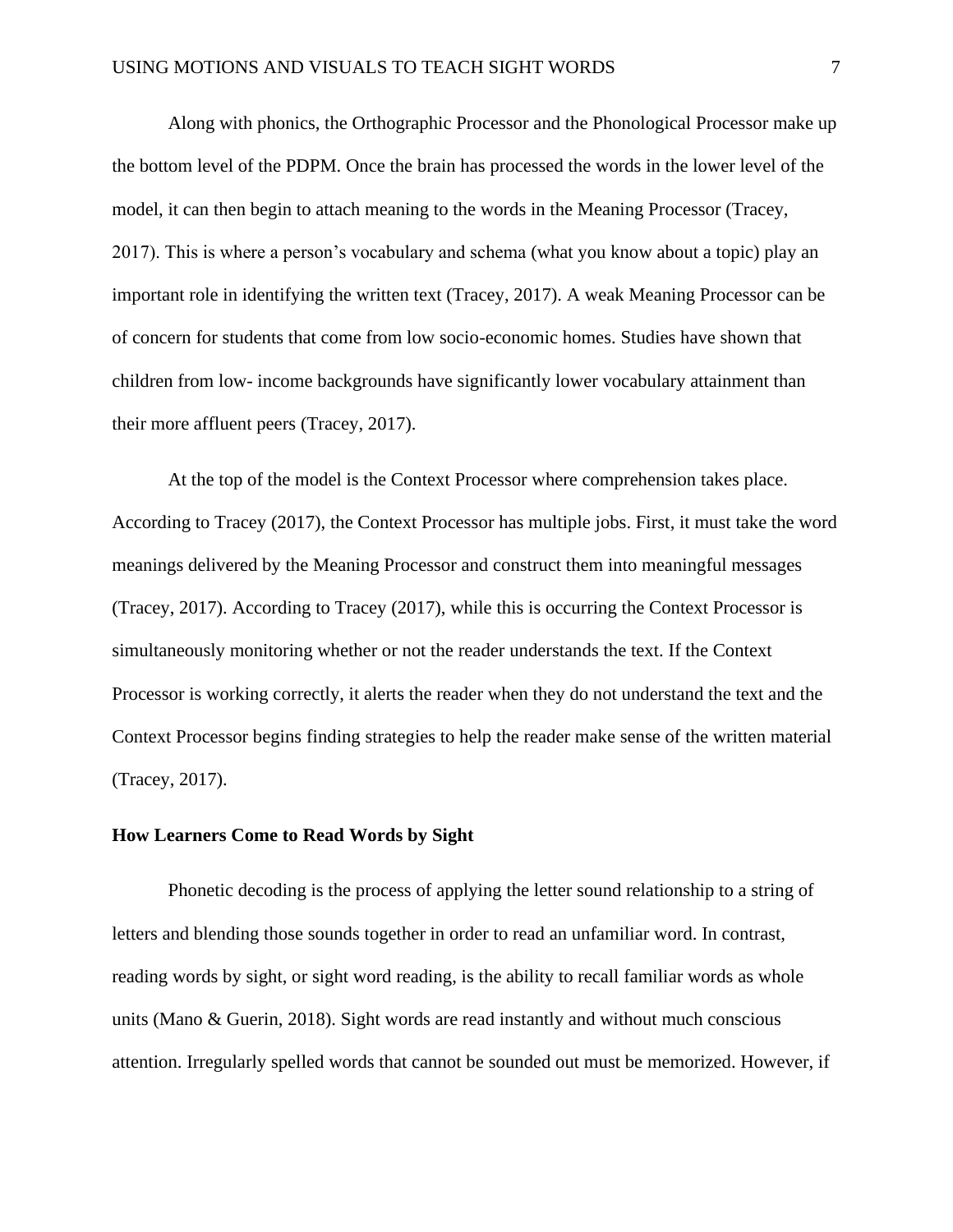a reader gains enough printed exposure to a word, at some point it will become automatic and effortless as it is read by accessing it from memory (Ehri, 1995).

According to Ehri (1995), there are four phases a reader goes through in order to learn to read by sight: pre-alphabetic, partial alphabetic, full alphabetic, and consolidated alphabetic. In the pre-alphabetic phase, beginning readers remember how to read words by forming connections between the visual attributes of the words and their meanings or pronunciations (Ehri, 1995). For example, a pre-alphabetic reader may recognize the word McDonald's by the shape of the golden arch. Classroom teachers often refer to this as environmental print.

The partial alphabetic phase has readers remembering how to read words by forming connections between some of the letters and sounds seen in the written forms of words and the phonemes detected in their pronunciations (Ehri, 1995). In order to be in the partial alphabetic stage, readers must have letter to sound correspondence and be able to identify initial and final phonemes in words (Ehri, 1995). Readers move to full alphabetic phase when they are able to form complete connections between letters seen in the written forms of words and their spoken phonemes (Ehri, 1995). Readers in this stage have a good understanding of the conventional spelling system and can decode words never read before (Ehri, 1995).

In the consolidated alphabetic phase, readers retain complete information about the spellings of sight words and are able to recognize letter patterns (Ehri, 1995). Being able to store larger letter patterns in memory is especially valuable for sight word reading. According to Ehri (1995), when readers can transfer letter patterns to different words it reduces the memory load needed to store each individual word. For example, readers might recognize the letter pattern 'ing' and transfer it to various words. This action would allow them to read words such as -king, -ring, or -thing.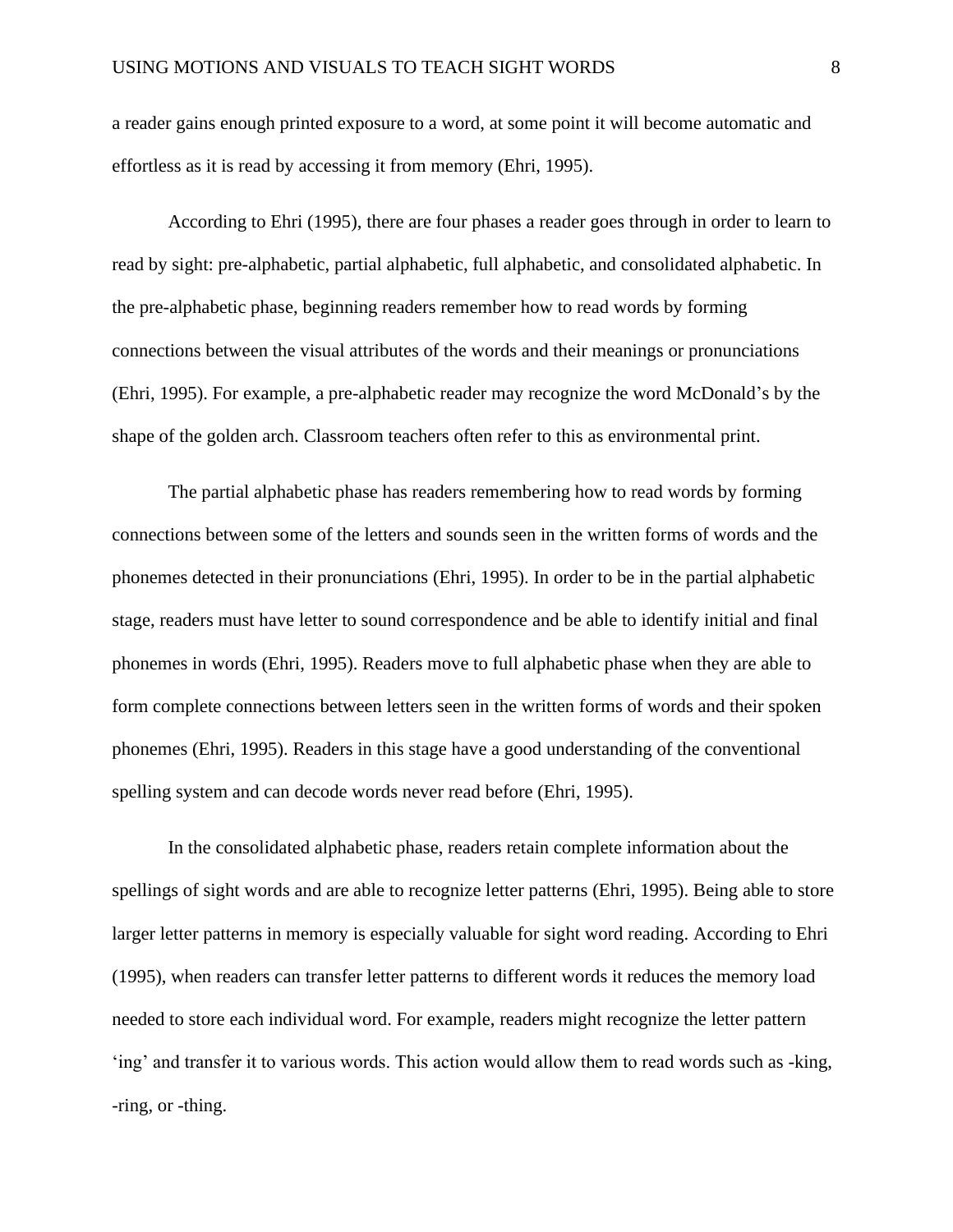### **Why Teach Sight Words**

According to Zeece (2006), there are five critical elements to teaching children to be successful readers: fluency, comprehension, phonemic awareness, phonics, and vocabulary. As explained through the PDPM, these are not individual areas working on their own, but rather a flow of information working together to help decode written text and apply meaning to what is being read (Allinder, Dunse, Brunken, & Obermiller-Krolikowski, 2001; Faust & Kandelshine-Waldman, 2011; Joseph, Nation, & Liversedge, 2013; Mano & Guerin, 2018; Tracey, 2017). When any one of the five critical elements fails, reading as a whole suffers (Tracey, 2017; Allinder et al., 2001).

One explanation for this is based on the principle of Limited Internal Attention. According to Tracey (2017), when an individual is so strongly focused on decoding written text, they lack the mental ability to simultaneously find meaning in the text. In order for both decoding and comprehension to occur, decoding needs to become more automatic, allowing the reader to focus more of their internal attention on comprehension (Tracey, 2017; Allinder et al., 2001). Allinder et al. (2001) suggests that this theory may be reciprocal in nature, meaning that when a reader's comprehension increases their reading fluency may increase as well. When students reach the automatic level of decoding, it is more than just their comprehension that improves. According Allinder et al. (2001), verbal expression and rate may also improve.

Research also shows a positive correlation between a reader's ability to read sight words fluently and effortlessly and their silent reading fluency (Mano & Guerin, 2018). Silent reading fluency is especially important because that is how a majority of reading takes place and it is more efficient than reading aloud (Mano & Guerin, 2018). Mano and Guerin (2018), also state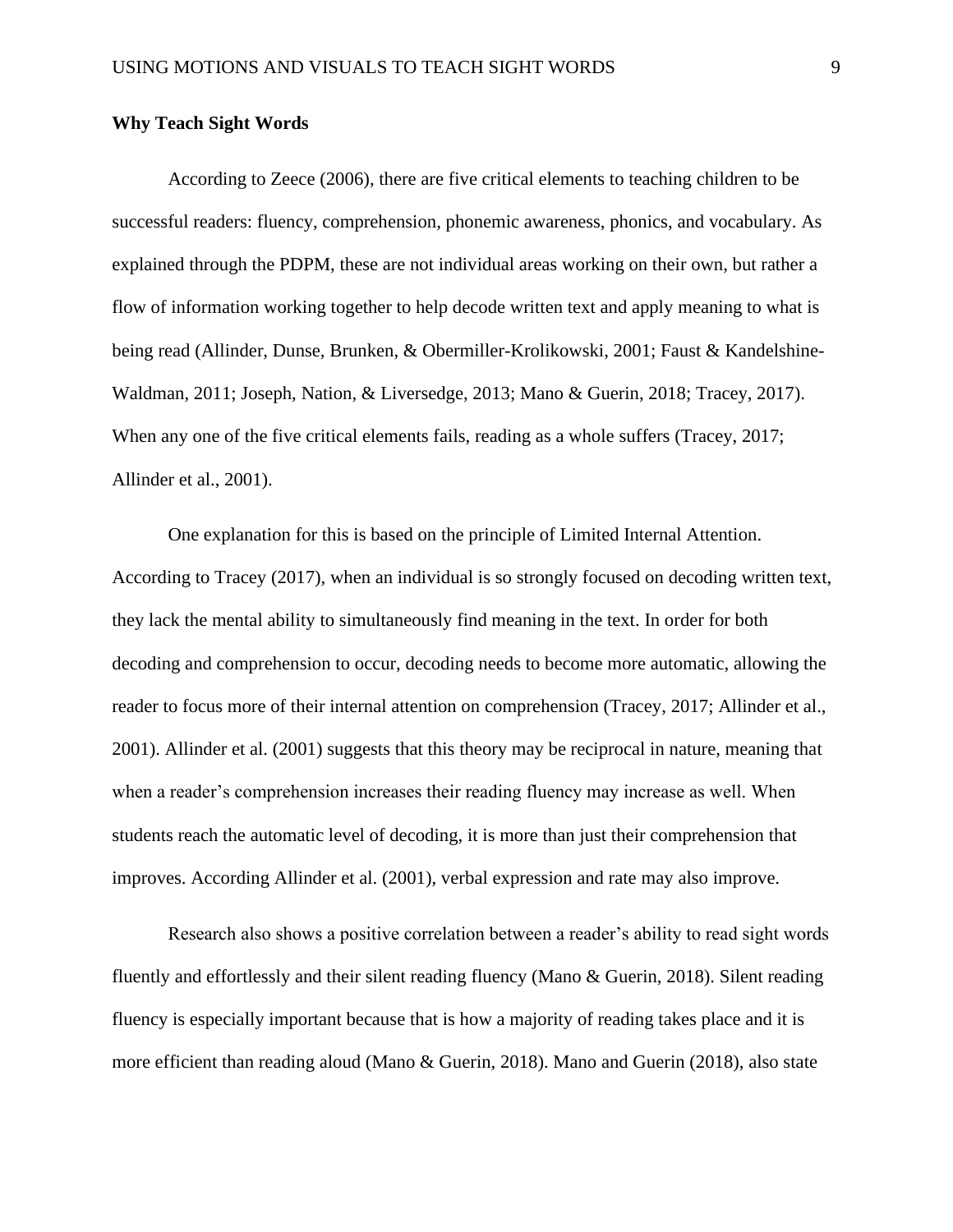that students who are fluent readers are more likely to enjoy reading, continue reading, and have higher reading skills later in life.

# **Teaching Sight Words at the Primary Grade Level**

**S**ight words are a mandated part of any reading curriculum. However, the specific words and the amount of sight words taught at any given grade level is left up to the individual school district to decide. To help take out the guesswork, many schools and reading curriculums choose to follow the two most popular lists of sight words: the Dolch word list and the Fry word list.

Edward William Dolch, Ph.D. created the Dolch word list in 1936 by examining the most popular occurring words in children's books. The Dolch list contains 220 words with an additional noun list containing 95 of the most common nouns of the time. A more modern word list is the Fry word list, created by Edward Fry, Ph.D. in 1957 and revised in 1980. This list contains 1,000 words and is typically broken down into groups of 100 with the first 100 being the most frequently occurring words. Fry's list is based off the most common words found in reading materials in grades 3-9.

While the decision on which sight words to teach and when ultimately lies within the school district, teaching sight words at the primary level is a benefit to young readers. Research shows that the frequency in which we encounter a word has a significant influence on how long it takes to process it (Joseph et al., 2013). Furthermore, when sight words are acquired earlier in life, they are read significantly faster than words acquired later in life (Joseph et al., 2013).

The primary grades are also a time of rapid growth socially, emotionally, intellectually, and physically (Stevens-Smith, 2016). Brain activity in primary students occurs at almost twice the rate of the adult brain (Stevens-Smith, 2016), making it the most ideal time to learn new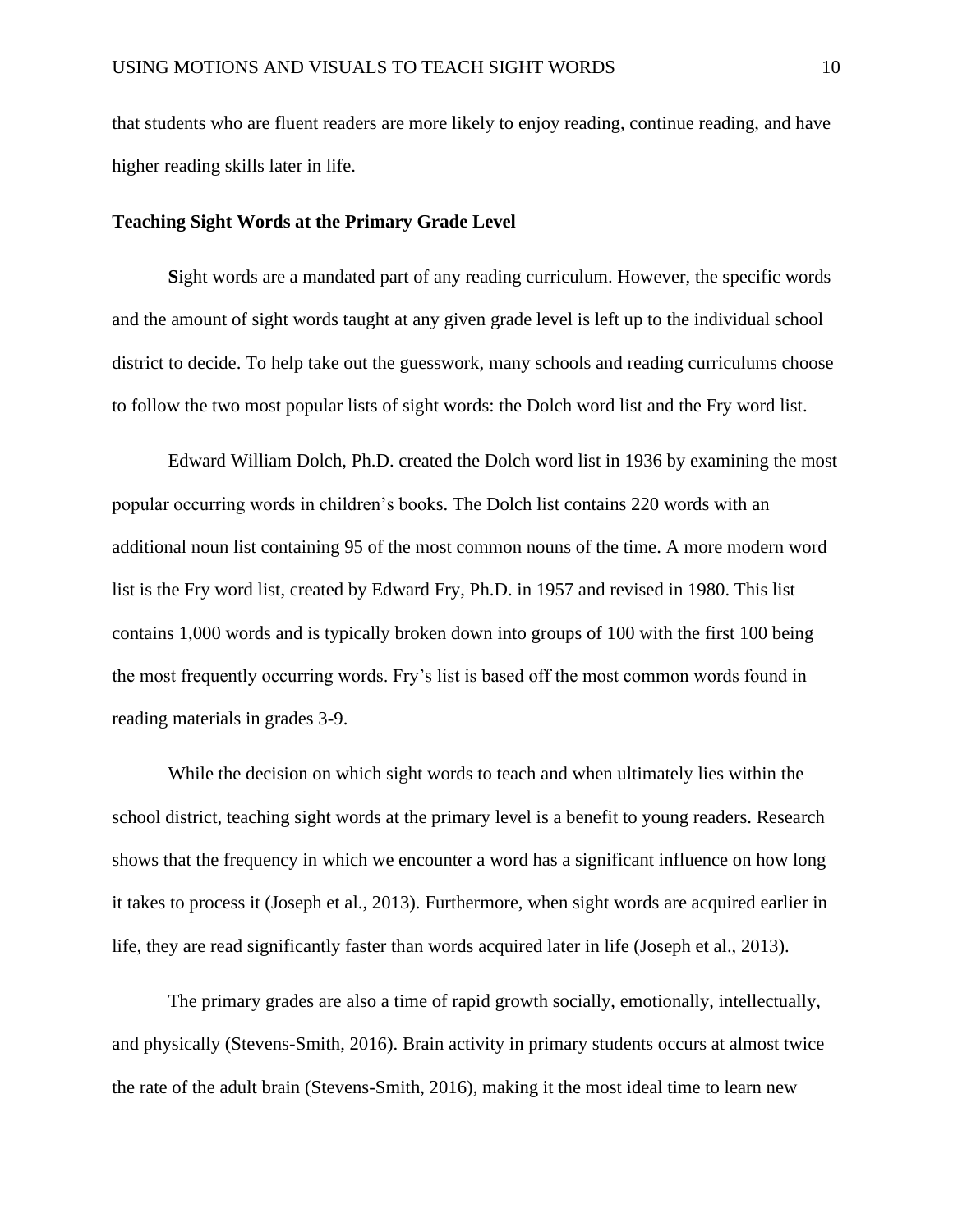content. According to Sevens-Smith (2016), there is no other time in a child's life where they will be able to master new content as quickly or adjust to setbacks so easily.

## **Differentiating Instruction for Multiple Learners**

While parents, teachers, administrators, and politicians alike seem to disagree on the best way to reach and teach today's learners, what is agreed upon is that the one size fits all approach to learning doesn't work (Ankrum & Bean, 2008). Teachers must be willing to differentiate both their instruction and their assessments in order to maximize student learning in the classroom. When teachers do not partake in differentiated instruction and try to make the one size fits all approach work, all students suffer (Ankrum & Bean, 2008). According to Ankrum and Bean (2008) reading scores of the low and average readers suffer greatly while high achieving students show only modest gains.

With the pressure to differentiate instruction for learners, teachers have turned to Howard Gardner's theory of multiple intelligences to help them create differentiated lesson plans (Mettetal, Jordan, & Harper, 1997). In his theory, Gardner (1983) states that an individual's mind is not one large computer determining how one performs in their daily tasks, but rather the brain operates more like a separate set of computers, each controlling a different type of intelligence. Gardner (1983) proposes that there are seven forms of intelligence, visual-spatial, linguisticverbal, interpersonal, intrapersonal, logical-mathematical, musical, and bodily-kinesthetic (Gardner later added naturalistic as an eighth intelligence). Gardner (1983) claims that each person has all seven intelligences, but at different ability levels.

Gardner and Hatch (1989) state that school assessments are largely imbalanced as they focus too much on linguistic-verbal and logical-mathematical forms of thinking. If educators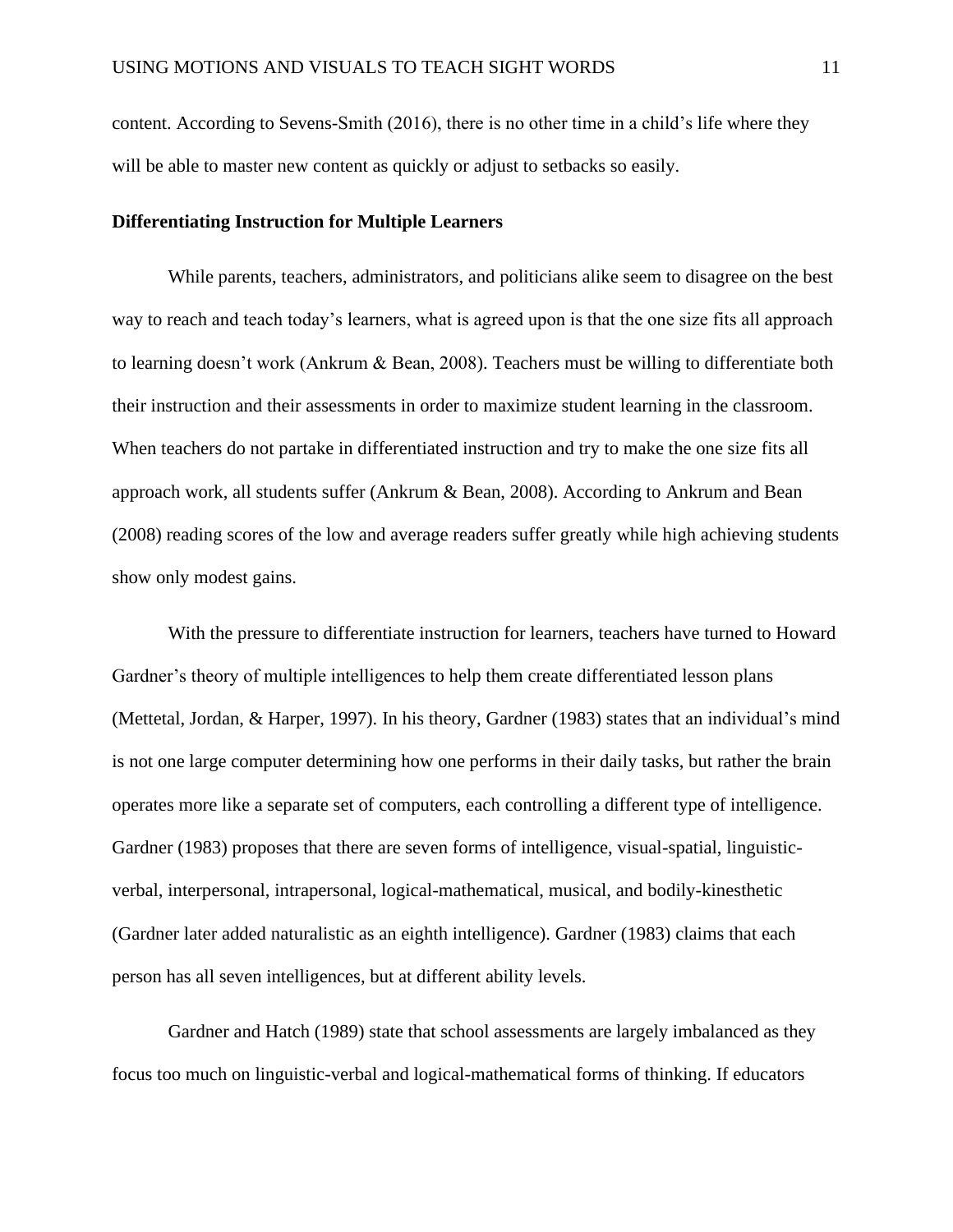change their assessments to more closely mirror the seven forms of multiple intelligences, teachers may begin to develop a different view of their students' intellectual capabilities (Gardner & Hatch, 1989). Furthermore, students may begin to change the way they view themselves and their capabilities, resulting in an improved performance (Cano & Whittington, 2004). If learners are given a wide variety of ways to show mastery of content, it will build their confidence and the belief in themselves as intelligent and competent learners (Cano & Whittington, 2004).

School administrators and instructional coaches encourage teachers to not only use the theory of multiple intelligences to change the way they assess their students, but to also use the theory to find multiple ways to present information to students resulting in diverse lessons and improved student performance (Xavier & Annaraja, 2007). Xavier and Annaraja (2007) conducted a study to determine if multiple intelligence-based teaching (MIBT) was more effective than the standard way of teaching. In the experiment, Xavier and Annaraja (2007) divided sixty students into groups based on their strongest intelligence type. Lessons were modified to fit each groups' learning style. The instruction lasted ten days and the control group received no difference in instruction. Xavier and Annaraja (2007) found that the experimental groups had greater gains in their overall scores including an increase in their knowledge, understanding, application, and skill.

Teaching for differentiated learning involves differentiating the time, pacing, content, assessment, or delivery of instruction based on student needs. Adding visuals to enhance learning is one-way educators are encouraged to enhance and differentiate their lessons. However, the research on whether pictures contribute to or hinder the retention of sight words in younger students remains unclear.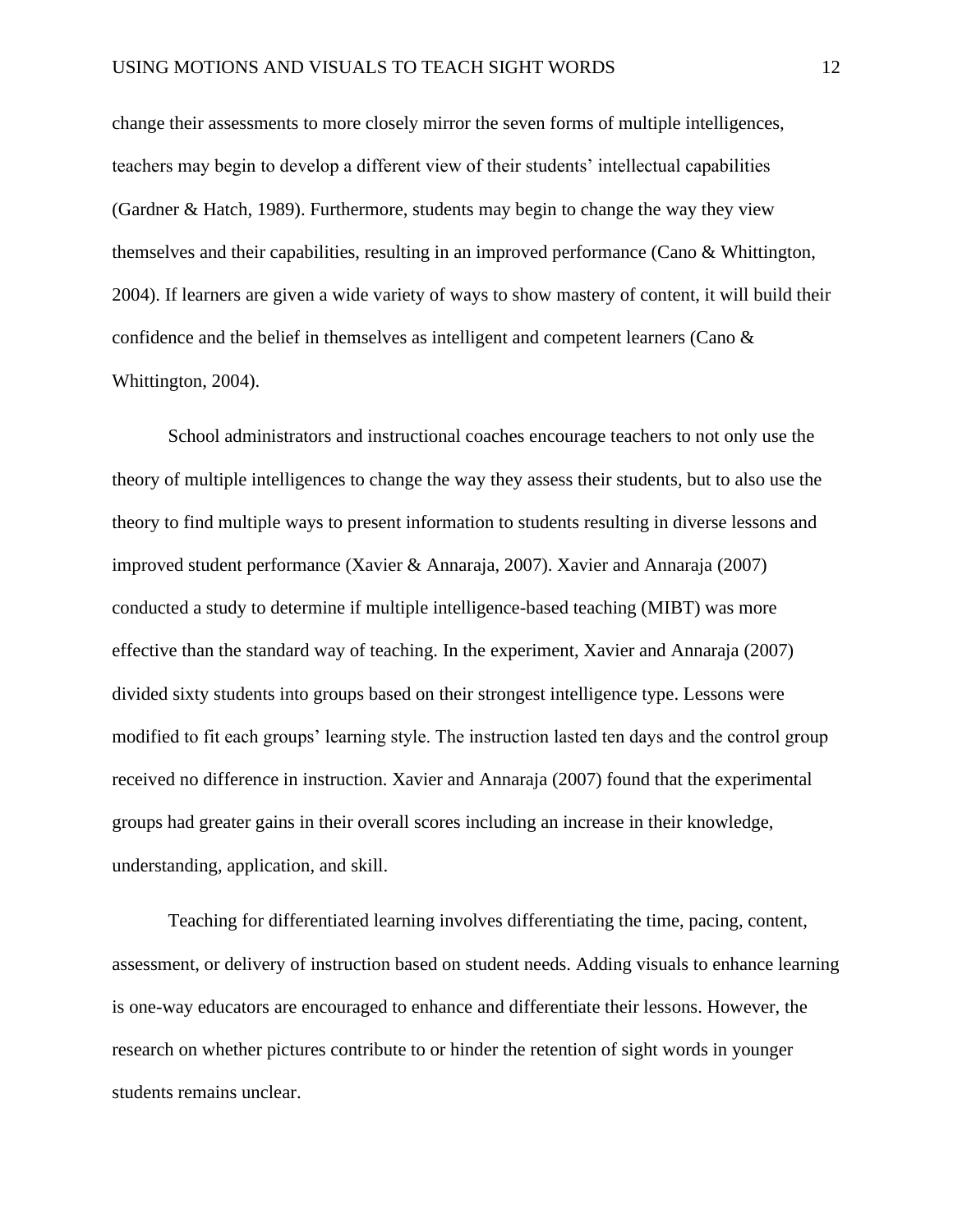Meadan, Stoner, and Parette (2008) conducted a study on young at risk readers to determine if pictures cues added to sight words would help students with sight word recognition. The study found that both the control group and the experimental group had gains in their sight word recognition, however, the control group was able to learn words faster and recall more words than the experimental group when no pictures were presented with the sight word. In contrast, when the experimental group was presented a picture with the sight word they were able to recall more words than the control group. One limitation to this study was its time constraint. The experimental group appeared reliant on the pictures to read the sight words. Had the time been extended, Meadan et al. (2008) questioned if the pictures could be phased out and sight word retention remain high.

Another study conducted by Conley, Derby, Roberts-Gwinn, Weber, and McLaughlin (2004), found that when kindergarten students were tested on their sight word acquisition and maintenance students who were exposed to a picture along with the sight word mastered words at a faster rate, but when tested one week later, their percentage of words read correctly went down. The control group was taught the copy, cover, compare approach to learning sight words in which students were asked to read the word, trace the word, and then write the word on their own. With this strategy, students took longer to master the word, but they retained words over a longer period of time.

Another way teachers are encouraged to differentiate lessons is to create and deliver lessons that hit multiple sensory inputs including auditory, kinesthetic/tactile, and visual. However, some research indicates that this may not be as beneficial as teachers are lead to believe. Scheslinger and Gray (2017) studied the impact of multisensory instruction on a group of eleven second grade students; six with typical development and five with dyslexia. The results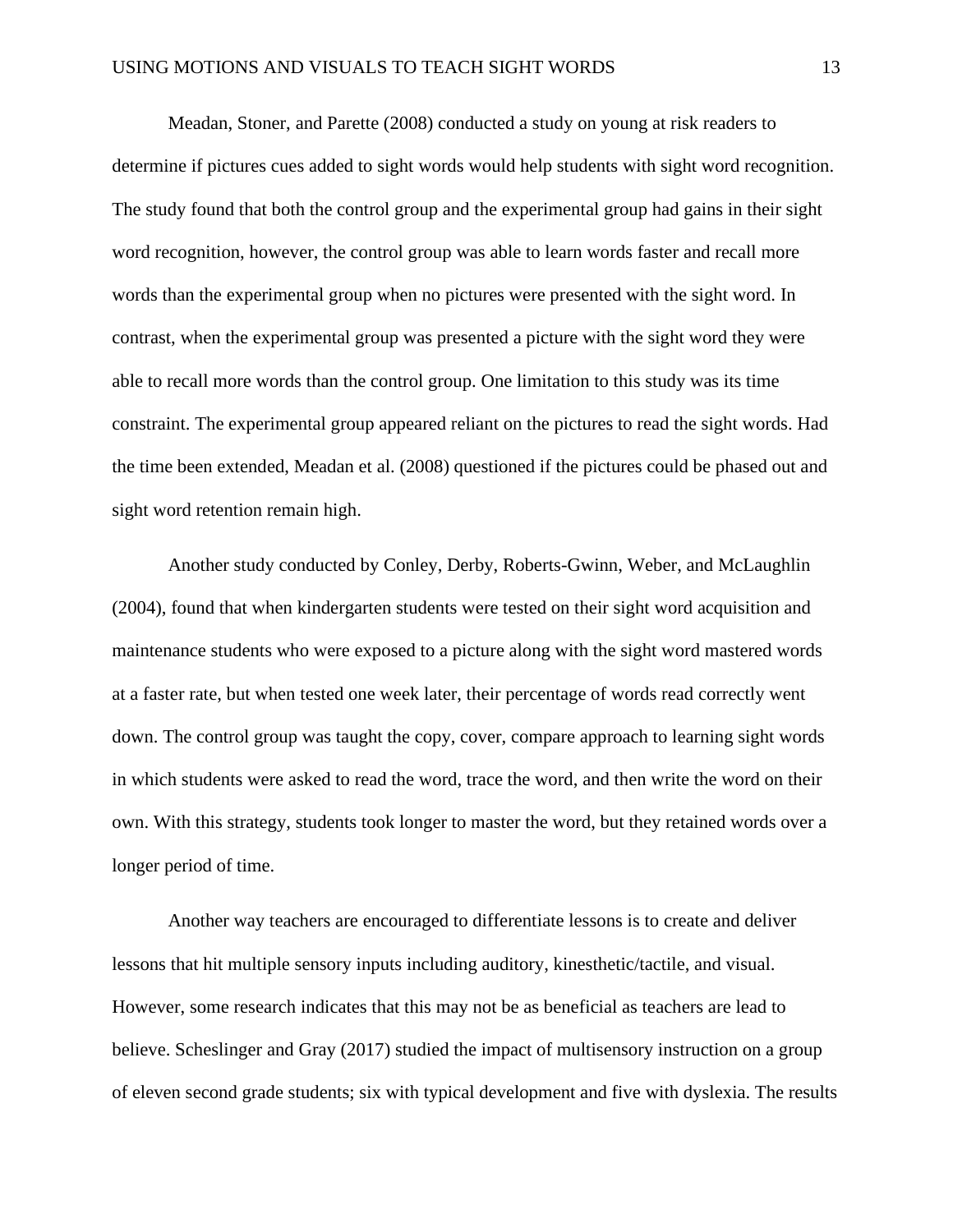found that both the control and experimental groups made great gains in scores, but the control group had slightly higher scores. One limitation to this study was that the participants were using an imaginary alphabet created by the researchers and participants were introduced to reading and spelling practices not commonly utilized in classrooms.

## **Benefits of Movement in the Classroom**

Bodily-kinesthetic is one of the seven (and later eight) multiple intelligences suggested by Gardner (1983). These types of individuals are able to use their own body to create products or solve problems. Individuals that learn best through bodily-kinesthetic activities typically learn best through movement and touch while participating in the learning activity. Movement is defined as navigating one's environment and does not require expending a lot of energy, nor is the end goal to increase physical fitness (Fede, 2012).

However, incorporating movement into the classroom has been shown to benefit more than just the bodily-kinesthetic learners. In fact, research shows that all students can benefit from incorporating movement into the classroom (Fede, 2012; Hall, 2007; Shoval, 2011, Shoval, Sharir, Arnon, & Tenenbaum, 2018; Stevens-Smith, 2016). In fact, researchers have found that the part of the brain that processes learning is the same part of the brain that processes movement (Stevens-Smith, 2016).

Movement has been found to increase levels of BDNF (a brain-derived neurotrophic factor), a chemical that helps neurons communicate with one another (Hall, 2007). Higher levels of BDNF allow neurons to exchange and retain information resulting in better comprehension, memory, and the ability to recall information quickly (Hall, 2007). Studies have found that when students sit for longer than 20 minutes, they show a decrease in BDNF. Whereas, simple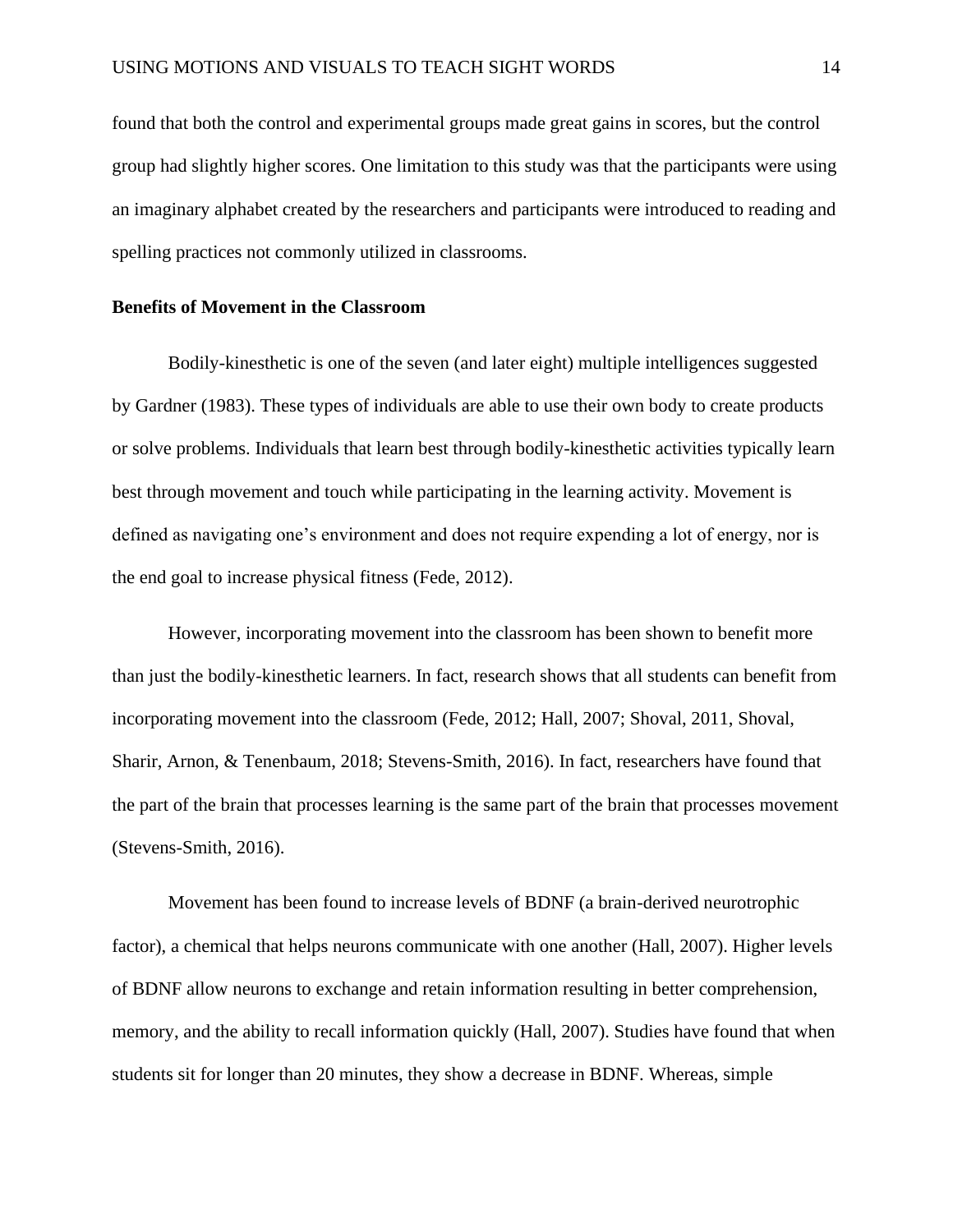activities, such as stretching, can help increase BDNF levels and allow learning to occur with less difficulty (Hall, 2007).

According to Hall (2007), for new learning to occur information must be engrained within a student's neural networks. This engraining process occurs through movement. The more muscles you engage in movement while learning, the stronger and more concrete the learning will be. Through movement, children are better able to develop problem solving skills, empathy, language development, abstract thinking skills and creativity (Stevens-Smith, 2016).

Movement is also the best way to manage the brain and body's physical, mental, and emotional state (Fede, 2012). One's emotions and body movements contribute to an enhanced learning experience. When an individual is able to manage their physical and mental state, they are better able to recognize their limited attention spans, their need to self-regulate their mood, and the mind/body state that processes meaning making (Fede, 2012).

# **The Push for More Academics**

In an effort to increase academic scores, schools across the nation are pushing to allocate more time for core academics. Consequently, this means less time for play, movement, and exercise during the school day (Stevens-Smith, 2016). Parents, too, have provided less opportunities for their students to be outside or engage in leisurely physical activity (Sevens-Smith, 2016).

When students continuously sit still for long periods of time their brains are not getting the oxygen it needs to function and grow effectively (Stevens-Smith, 2016). Movement and physical activity allow oxygen to travel to the brain for efficient learning to occur. This poses a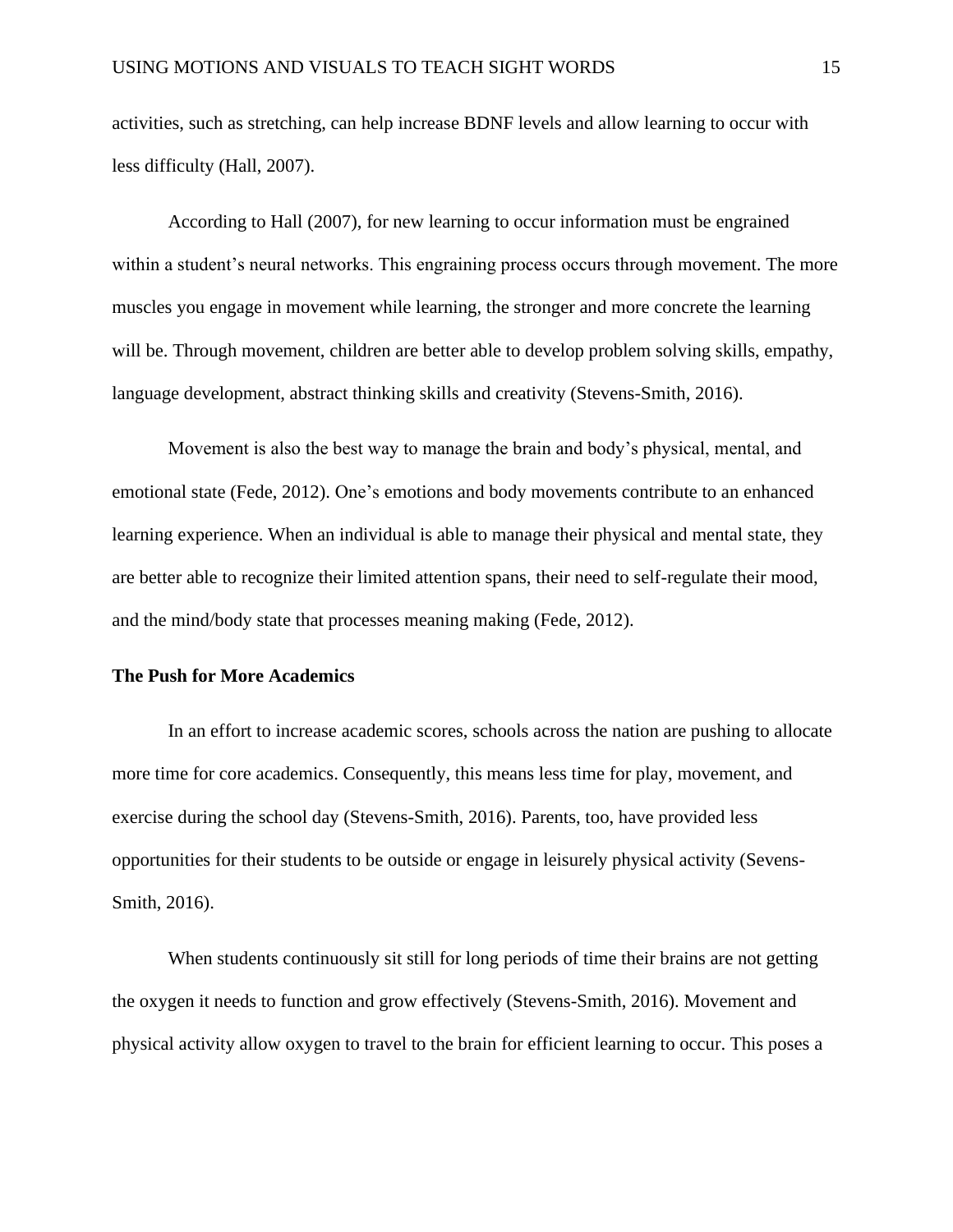complex problem in most classrooms where students are expected to sit for prolonged periods of time with little movement or physical activity (Stevens-Smith, 2016).

As schools continue to feel the pressure to raise their academic standards, cutting out physical activities and movement within the classroom is not the answer. In a study conducted by Shoval et al. (2018), the effects of mindful movements were examined in the kindergarten classroom. Mindful movement was the idea of incorporating movement as part of the lesson (i.e. balancing on blocks in the shape of letters or writing numbers on targets). The movement was planned out as part of the lesson. Another group participated in movement for its own sake where students had access to the playground, balls, hoops, etc. The third group was the control group and the majority of the time was spent devoted to academic work. All play time was kept outdoors and away from the learning centers. The researchers found that the students who participated in the mindful movement had significantly higher scores in almost every area than those in the other two groups.

In a similar experiment done by Shoval (2011), second and third grade students who used mindful movements to learn about angles did better than those in the control group. Her research also showed that the amount of times the learner engaged in the mindful movements positively correlated to their academic achievements. Even more significant was Shoval's (2011) analysis of the data that found sustained movement learning activities were a more significant predictor of improvement in achievement than that of the learner's knowledge upon entering the class or the teacher's expectations on how students should perform on the learning task.

Because the teaching of sight words is an essential part of any comprehensive reading curriculum (Tracey, 2017; Allinder et al., 2001; Mano & Guerin, 2018), researchers continue to examine exactly what constitutes best teaching practices. Furthermore, as the nation demands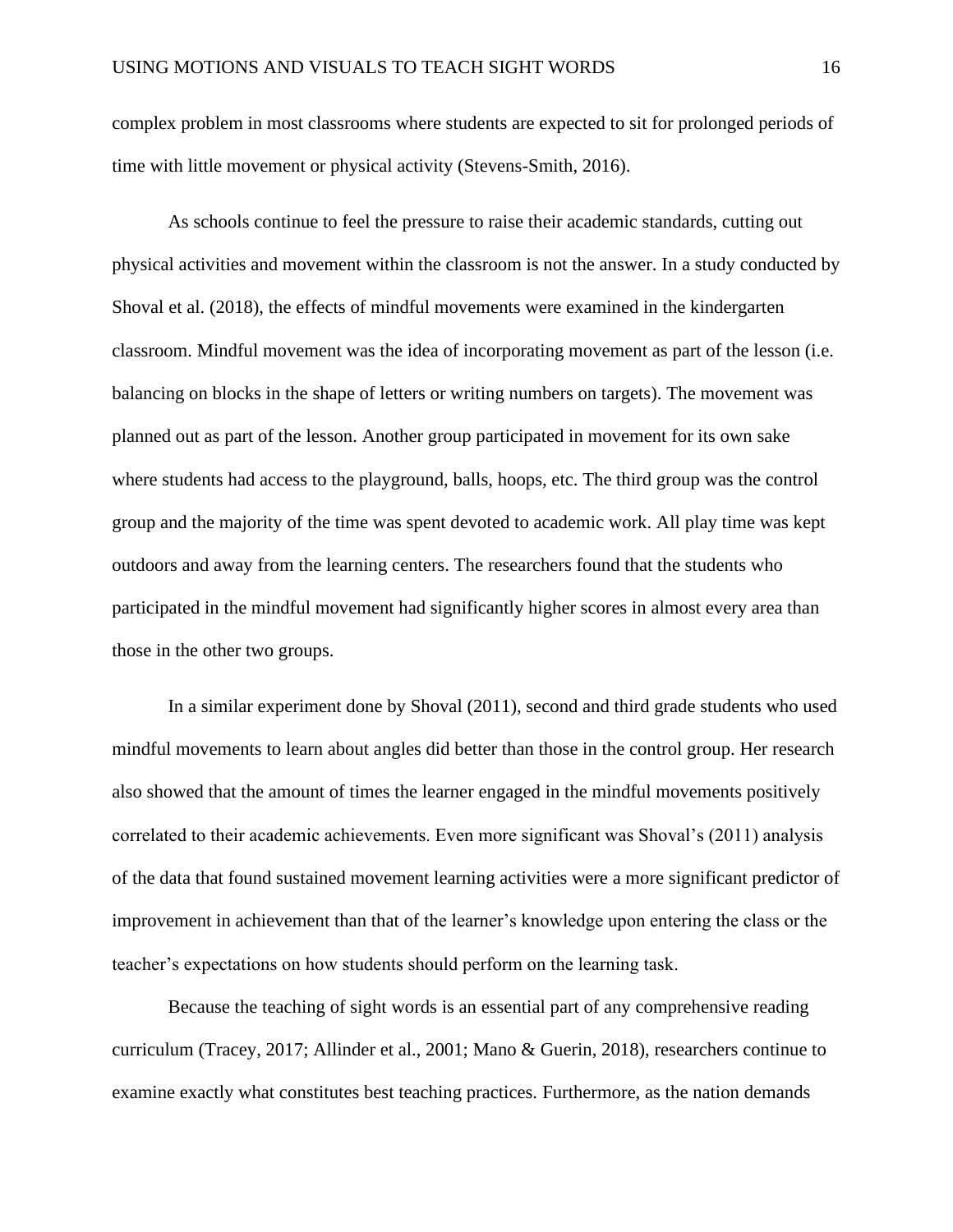higher test scores, exploration into the role movement has in the classroom continues. What researcher have yet to do is examine how movement in the classroom and added visuals impact students' retention of sight words. Therefore, the following action research aims to answer the question, "Will the use of kinesthetic motions and visual images promote sight word recognition in kindergarten students?"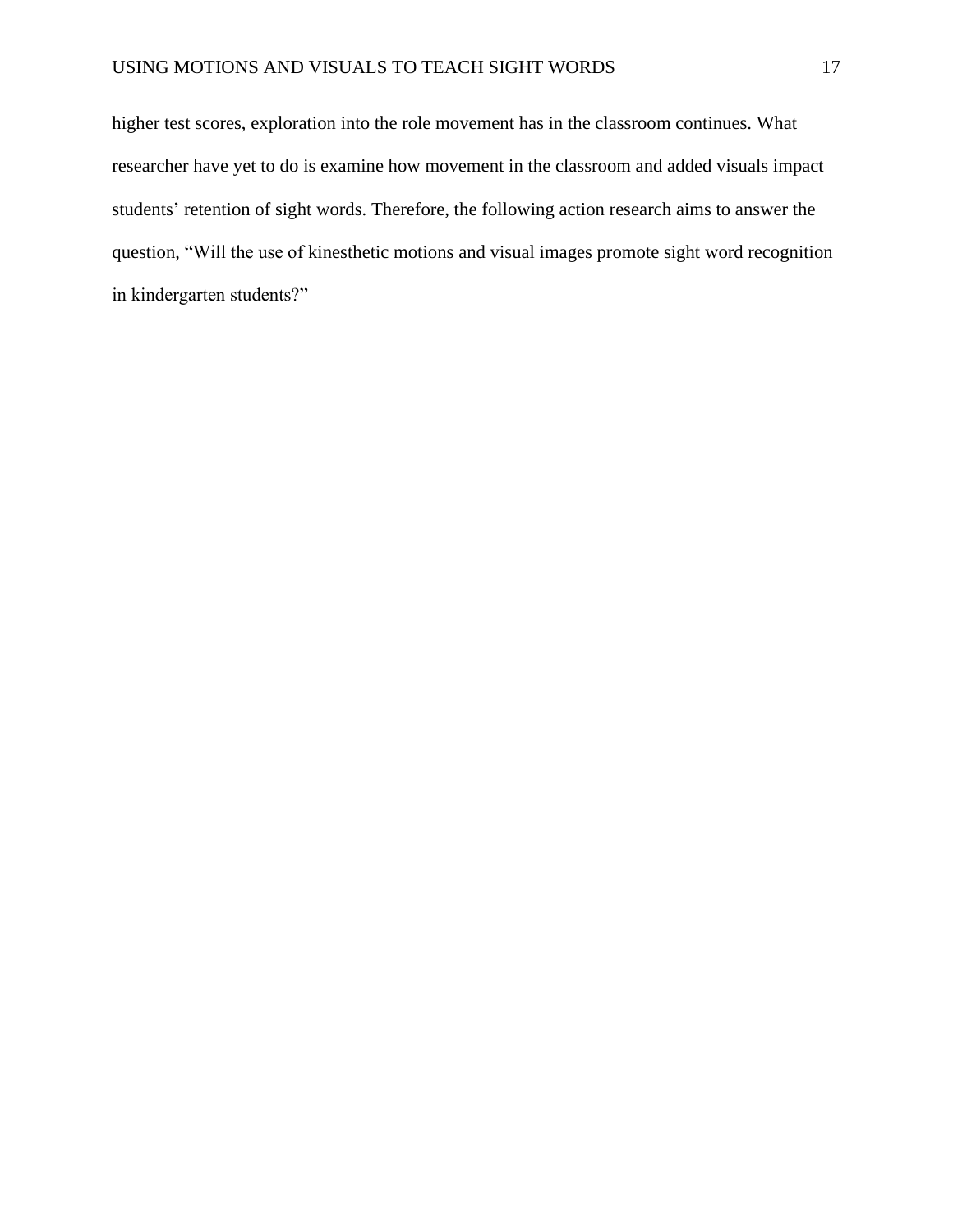### **Methods**

# **Participants**

This action research study was conducted in a Catholic school in Algona, Iowa. Algona is located in the northern part of the state and, as of 2010, had a population of 5,558 (census.gov). The school houses students in preschool through second grade with a total of 151 students. The study was performed during the winter of the 2019-2020 school year in two kindergarten classrooms in the general education setting. The participants consisted of 28 kindergarten students who ranged from five to six years old. The control group received sight word instruction using cards with words only. The control group consisted of 13 students, seven females and six males. Four of the students received title one services for extra reading support daily and one student had an IEP (Individualized Education Plan) for speech services. The experimental group received sight word instruction using Snap Word cards that contained both pictures and words. Students in the experimental group were also taught to use kinesthetic motions to demonstrate meaning of the sight word. The experimental group consisted of 15 students, six females and nine males and were taught by the teacher researcher. Four students received title one services for extra reading support daily and one student was on a 504 plan. All students in both the control and experimental groups were considered Caucasian.

#### **Measures**

The focus for this action research was to examine the affects visuals and kinesthetic motions had on sight word recognition in kindergarten students. The independent variables are the picture cues and kinesthetic motions that correlate with each sight word. The dependent variable is the sight word recognition of the kindergarten students. All data collected was quantitative. In order to measure sight word growth, the teacher-researcher and the teacher of the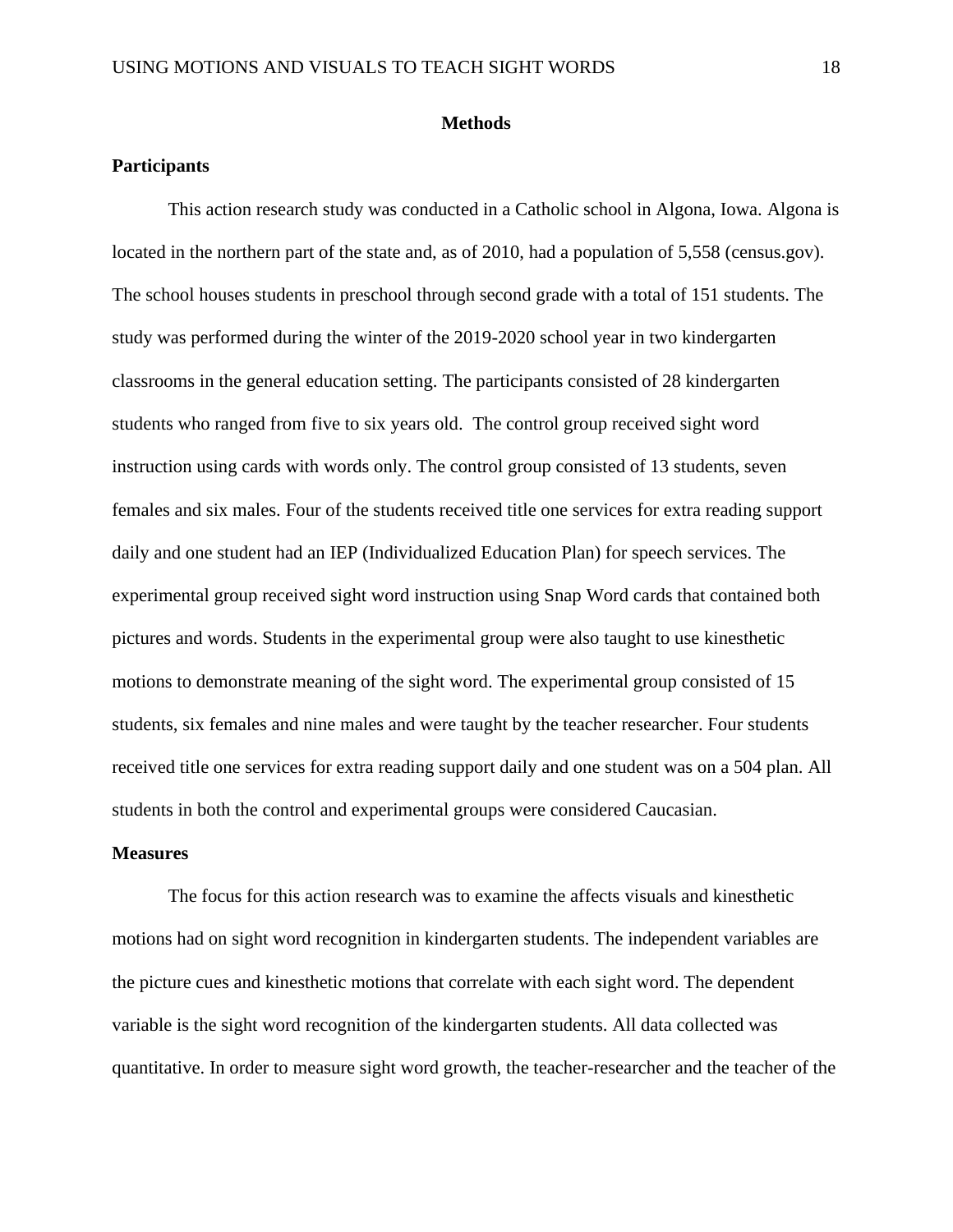control group created identical pre and posttests and uploaded them to the Educational Software for Guiding Instruction (ESGI) website. The ESGI website served as a convenient place to store and reference the collected data. Student sight word recognition was measured by counting the number of sight words the students recognized from a list of 14 sight words. The maximum points a student could score on the assessment was 14 and the minimum amount of points a student could receive was zero. The higher a student scored on the assessment represented a higher recognition of sight words. Data was entered into the ESGI website twice during the action research. The first set of data was entered after the pretest was administered. After seven weeks of sight word instruction, students were given the identical posttest at which point the second set of data was uploaded into the ESGI website. Individual results from the pretest were subtracted from the posttest to determine the individual students' percentage growth over the seven weeks.

### **Procedures**

The purpose of this action research was to determine if visuals and kinesthetic motions would help kindergarten students increase their sight word recognition. Two different kindergarten classrooms were used to conduct the research. The control group received sight word instruction using sight word cards with the word only. The experimental group was taught by the researcher and received sight word instruction that included Snap Word cards. Snap Word cards have the sight word printed on them along with a visual embedded into the word. The back of the card has teacher directions for the kinesthetic motion that corresponds to the picture cue and sight word.

Both the control group and the experimental group introduced the same two words each week during whole class instruction. Both classrooms were taught the words in the same order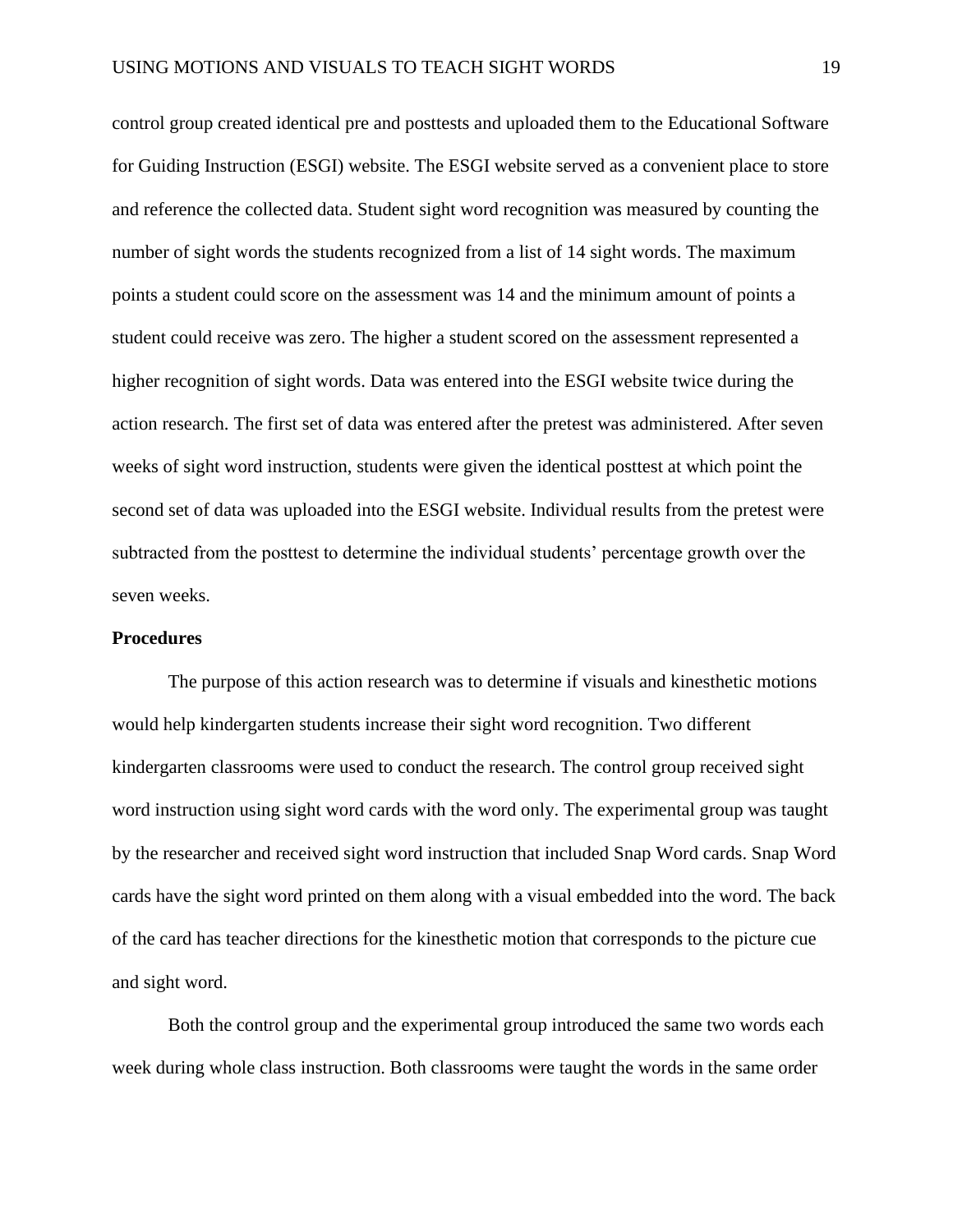and sight word instruction for the week began on Monday morning. The teacher of the control group introduced each sight word on an 8.5"x 3.75" card. The card contained the word only. The teacher read the word to the students and asked them to repeat it. Next, the students chorally sang the following sight word song containing the new sight word to the tune of B-I-N-G-O: "There was a sight word of the day and (name of sight word) was our sight word. (spell new word), (spell new word), (spell new word) and (new word) was our sight word!" Students would sing through the song several times. Each day, throughout the rest of the week, the class would review the sight word by reading or writing it on individual whiteboards.

The experimental group introduced each sight word using a 4.25" by 2.75" Snap Word card. The card contained the sight word and a visual embedded into the word. The teacher read the word to the students and asked them to repeat it. Next, the teacher asked the students to orally spell the word. Then the students were shown the kinesthetic motion that corresponded with the sight word and its visual cue. The teacher stated the sight word in a sentence that corresponded with the image and motion. The teacher shared how the imaged related to the motion to help students form a connection between the two. Students were then asked to perform the motion while repeating the sentence several times. Each school day, for the remainder of the week, the class would review the sight words by reading the word while performing the kinesthetic motions and looking at its visual cue. Students would also practice writing the word on individual whiteboards.

Once the sight words were introduced, both classroom teachers would place the word on a classroom word wall. The control group placed the sight word on the wall using yellow paper in the shape of a piece of popcorn and the experimental group placed the Snap Word card on the wall. The sight words remained on the wall for the remainder of the year for students to refer to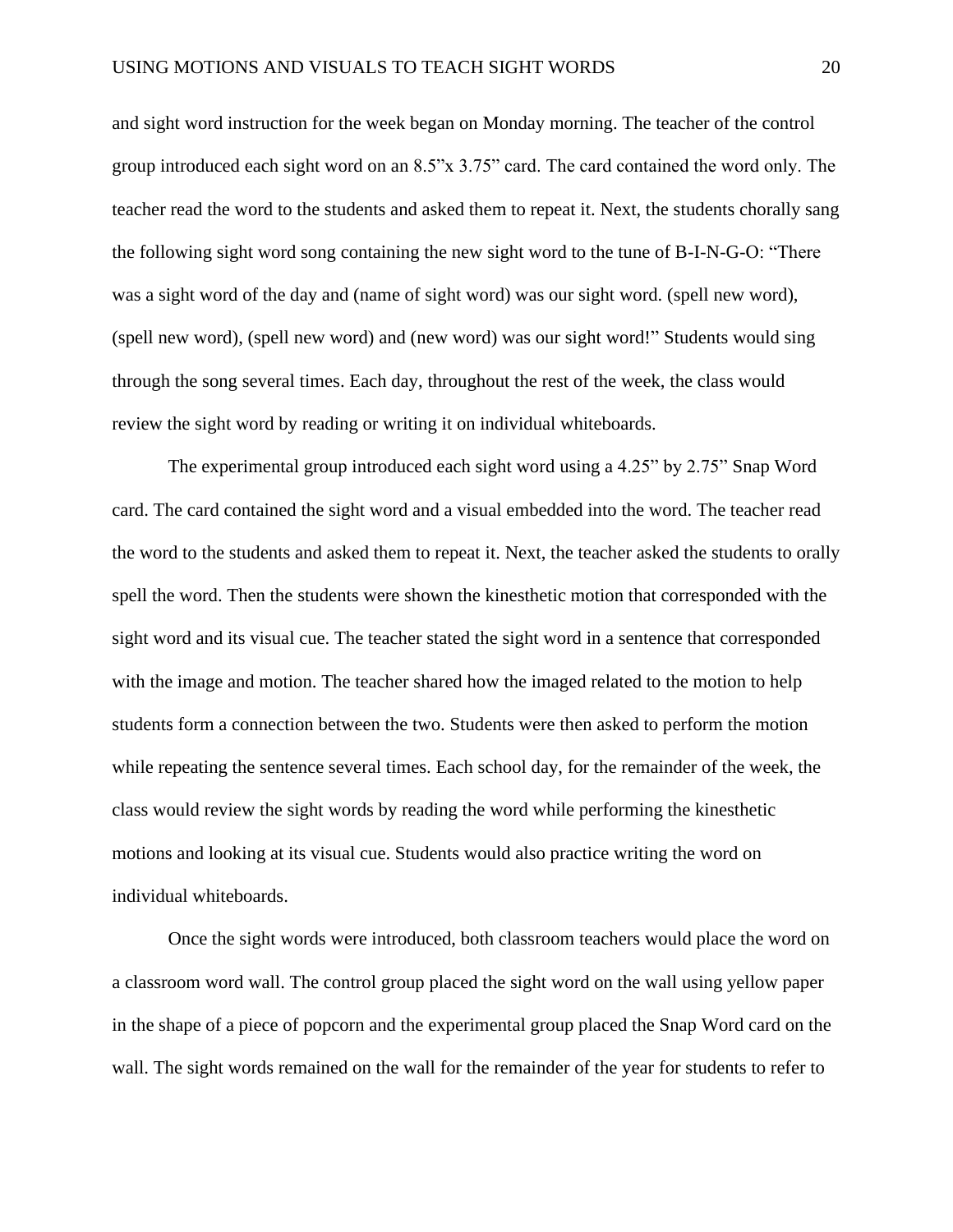as needed in their writing. Both the control group and the experimental group also had several instances in which students could practice new and old sight words throughout the week. Examples of these include literacy stations, small group reading, finding sight words in their school environment, and practicing them in their books taken home for extra practice.

The pre and posttests were created by the teacher of the control group and the teacherresearcher of the experimental group using the ESGI website. The pre and posttests were identical and included a list of sight words taken from the Reading Wonders kindergarten curriculum. The following fourteen words were used and appear in units 5 week 3 through unit 8 week 1 of the Reading Wonders curriculum: he, with, is, little, she, was, for, have, of, they, said, want, here, me. All assessments were given one on one with the students' regular classroom teacher in their regular classroom as part of their typical school day. Individual students were shown one sight word at a time using the ESGI website shown on an iPad. Neither the pre nor the posttests included an image or motion for either group.

The teachers of the control group and experimental group used the following guidelines when giving the pre and post assessments. The classroom teacher guided an individual child to a separate part of the classroom, such as the reading table or the learning carpet, where they would be away from their peers as much as possible while still remaining in the classroom. The teacher then showed the student the sight word on the iPad and asked the student, "What word is this?" If the student responded correctly, the teacher tapped the "yes" button on the iPad. If the student responded incorrectly, the teacher would tap the "no" button. Consequently, the student was aware of how they performed on each sight word. Once the teacher selected either the yes or no button on the iPad, the ESGI website would generate the next sight word. All students received the same sight words in the same order. Upon finishing the sight word assessment, the student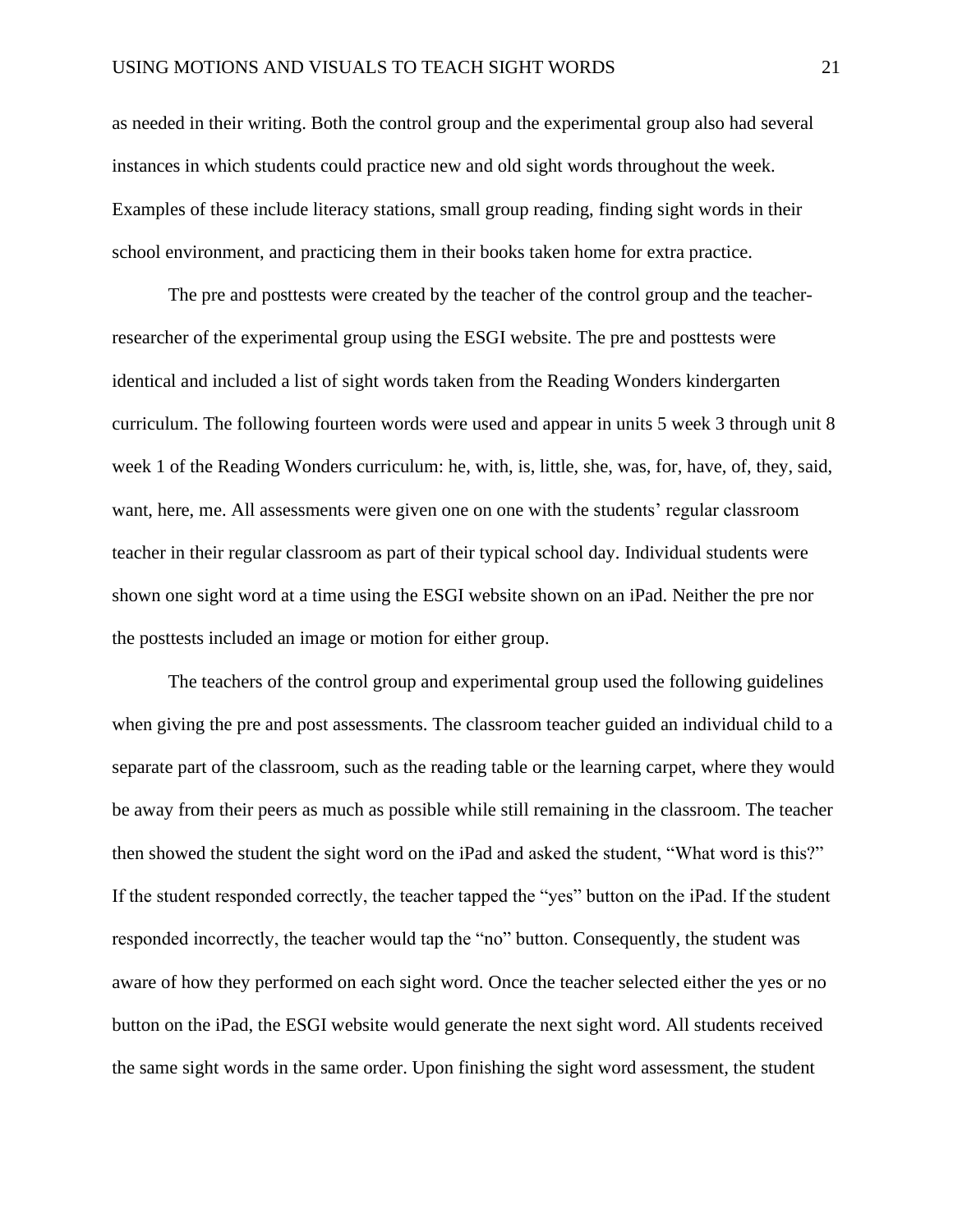would return to their peers and another student would be selected. The assessment would proceed in the same manner until all students had been assessed.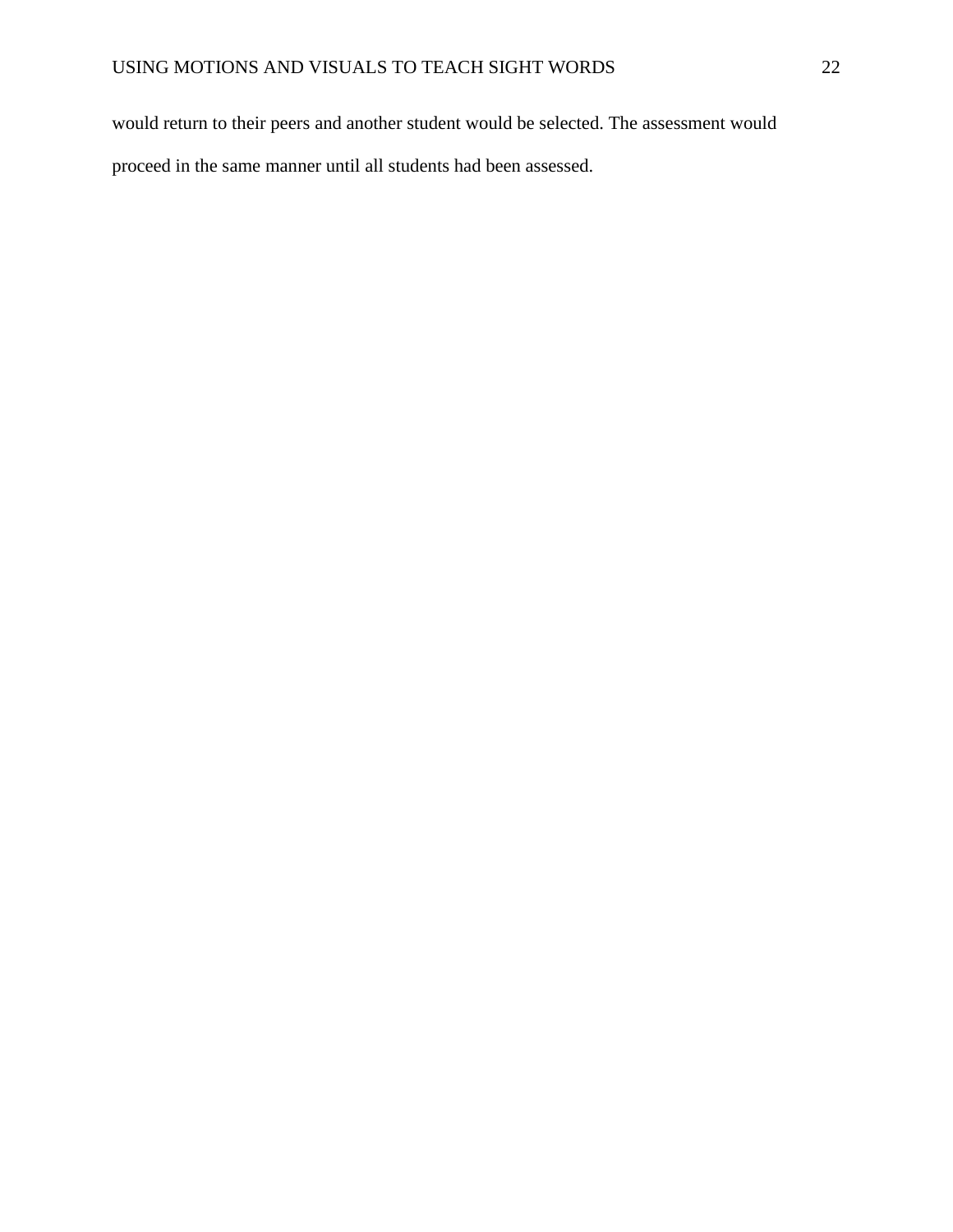#### **Results**

# **Data Analysis**

Quantitative data was collected from both the control and experimental groups. The control group and the experimental group of students were given identical pre and posttests to determine their sight word proficiency growth over a period of seven weeks. The percentage of words read correctly on the students' posttest was subtracted from the percentage read correctly on their pretest to determine their growth percentage over the course of seven weeks.

At the end of the seven weeks, both the experimental group and the control group correctly identified 79 percent of the sight words on the posttest. However, as Figure 1 shows, the experimental group had a significantly greater overall percentage growth over the seven weeks of instruction with an increase of 55 percent compared to the control group with a growth of 44 percent.

All but one student in the control group, made positive growth in their sight word knowledge. The one student in the control group who did not show growth scored a 100 percent in the pretest and maintained that score in the posttest. If you eliminate that student's score from the control group's average growth percentage, the control group's average growth score increases from 44 percent to 47.67 percent. Besides the student who showed a zero percent growth for the control group, the next smallest growth was a 29 percent. The greatest individual student growth in the control group was a 64 percent. Overall, three students in the control group scored a 100 percent on the posttest. All students in the experimental group also showed positive growth. The greatest growth overall in the experimental group was an increase of 79 percent. The smallest growth in the experimental group was an increased score of 36 percent. Three students in the experimental group scored a 100 percent on the posttest.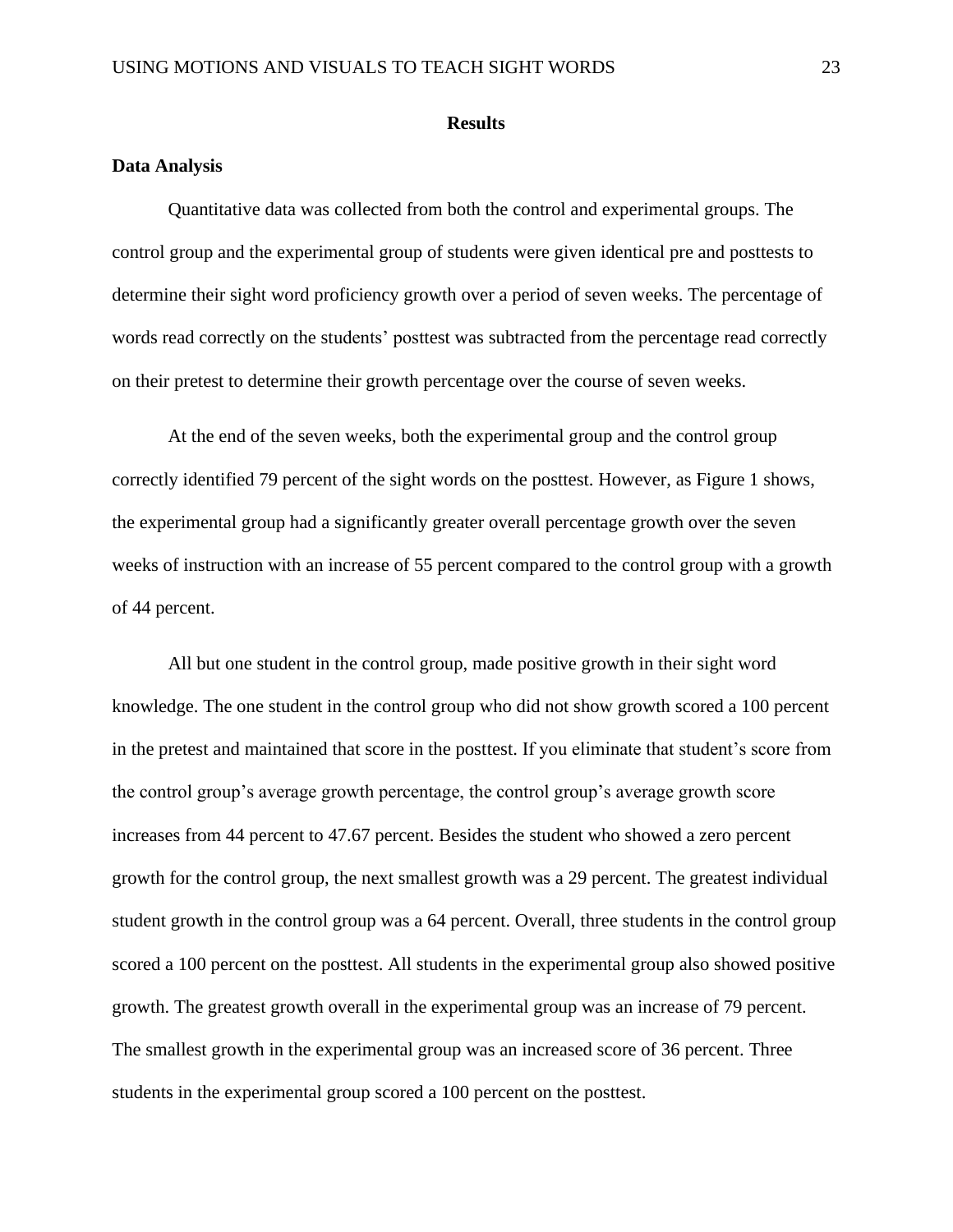An independent *t* test revealed that there was a statistically significant difference in sight word proficiency growth in the control group ( $M = 44$ ,  $SD = 17.63$ ,  $n = 13$ ), as compared to the sight word proficiency growth in the experimental group ( $M = 54.33$ ,  $SD = 12.15$ ,  $n = 15$ ) following the sight word intervention with moderate effect size,  $t(21) = -1.78$ ,  $p < .05$ ,  $d = .69$ . On average, there was a -10.33 point difference between the control and experimental groups.



*Figure 1.* Sight Word Scores Pre and Post Instruction.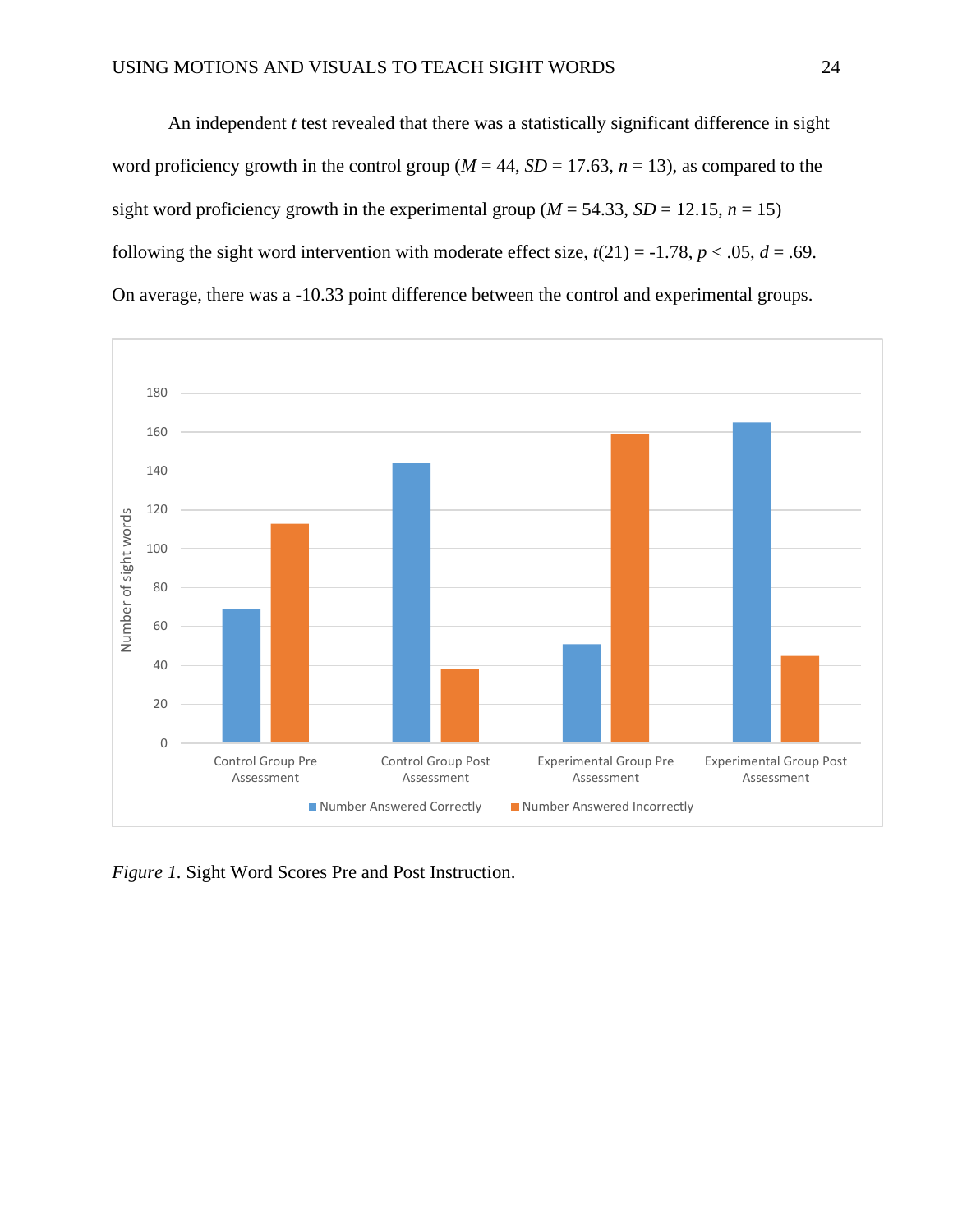# **Discussion**

# **Summary of Major Findings**

Overall analysis of the data collected between the pre and post sight word assessments show a statistically significant difference in the sight word recognition of the experimental group compared to the control group. This data suggests that the use of kinesthetic motions and visual pictures through the use of Snap Word Cards had a positive impact on sight word fluency in kindergarten students. After analyzing the data, the teacher-researcher is likely to continue using Snap Word cards to enhance the teaching of sight words to kindergarten students while continuing to conduct similar action research over a longer period of time.

#### **Limitations of the Study**

There are several limitations to this study, all of which, may impact the validity and reliability of this study. The first being that the researcher was also the teacher of the experimental group. While the teacher-researcher strived to remain neutral, there was likely to be some inevitable bias. Another limitation would be the reliability of the pre and post assessments. Both assessments were given by the students' regular classroom teacher to help keep assessments as normal and routine as possible for the individual students. However, after discussion between the two classroom teachers, it was questioned whether or not the two teachers would have scored students the same. For example, both the teacher of the control group and the teacher of the experimental group agreed that students needed to know the words automatically. If a student did not provide the correct sight word within 3-5 seconds the teacher counted the word as wrong. However, neither teacher used a timer. Instead, both teachers tapped "no" on the iPad when it appeared to them that the student had taken too long. Another limitation in the test was the expectation of whether students could sound out the word and still be counted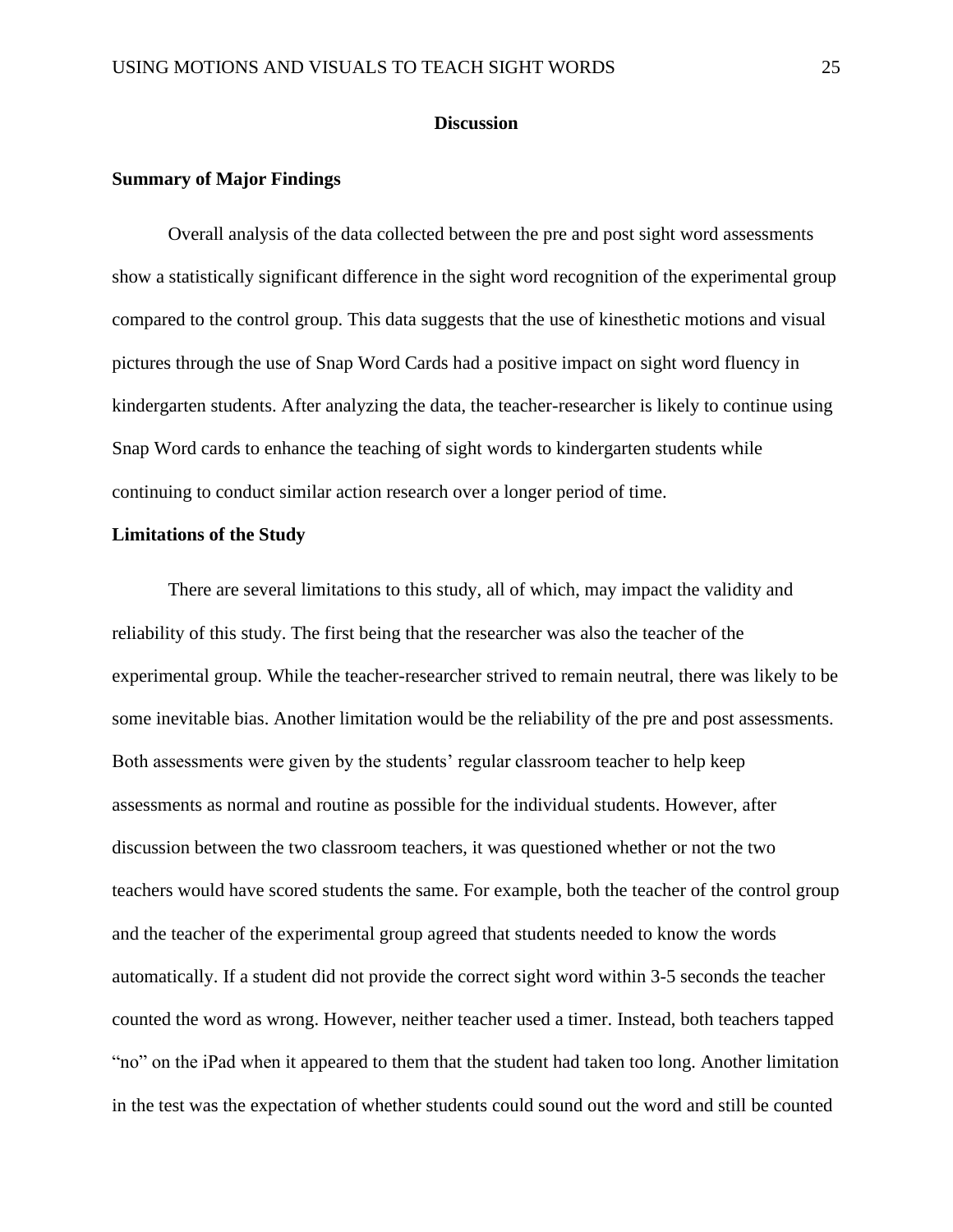as correct. The teacher-researcher of the experimental group counted all words that were sounded out as incorrect, while the teacher of the control group counted all correctly sounded out words as correct if the student was able to do so in less than five seconds.

It is also important to note the many classroom variables that could have skewed the students' ability to recall and retain new sight words. These would include, but are not limited to, the amount of time each teacher spent on sight word instruction and review, the types of activities students participated in during literacy stations and small group reading, and whether or not the students were engaged in the sight word instruction by their classroom teacher.

Another limitation to this study would be the sample size of participants involved in the study. With such a small sample in both the control group and the experimental group, one score can skew the data significantly. A larger sample size is likely to give more accurate and valid results. Another point to consider is that all participants were considered Caucasian and lived in a relatively small town. The results could vary for classrooms in larger communities or those with a more diverse population. This makes it hard to generalize the data outside of this particular study.

Finally, it is important to look at the timeline used in this study. The entirety of the action research was completed over the course of seven weeks. A longer study would allow the data to show whether students maintained their sight word proficiency and the rate at which they were able to accumulate proficiency.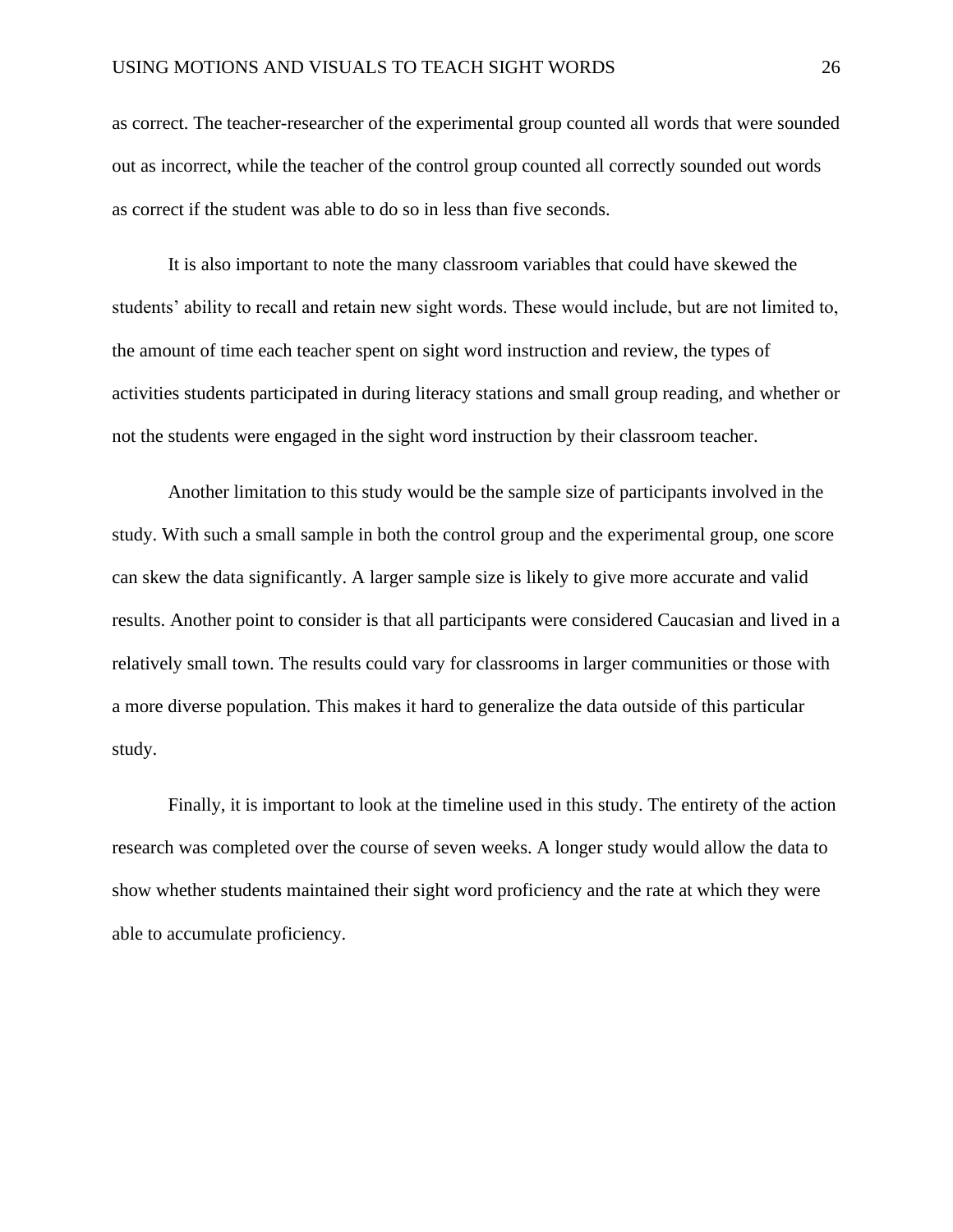# **Further Study**

Further research is needed to determine whether the data obtained in this study was unique for this population and sample size or if kinesthetic motions and visuals helps a majority of students learn new sight words. Future researchers may also want to look at the stages of sight word development (Ehri, 1995) to see if the data remains consistent amongst all levels of readers. Many of the participants in the study were considered to be in the partial alphabetic phase, with a few students in the full alphabetic phase (Ehri, 1995). More research over a wider range of readers would identify whether readers in all phases would benefit from the use of kinesthetic motions and visuals to promote sight word proficiency.

Future research could also determine if teaching sight words with kinesthetic motions and visuals produces faster results in students than those who simply learn their words by sight alone. Research done over a longer period could also determine if students who used kinesthetic motions and visuals maintained their sight word knowledge, and if that data would be significantly different from students who learn without motions and visuals.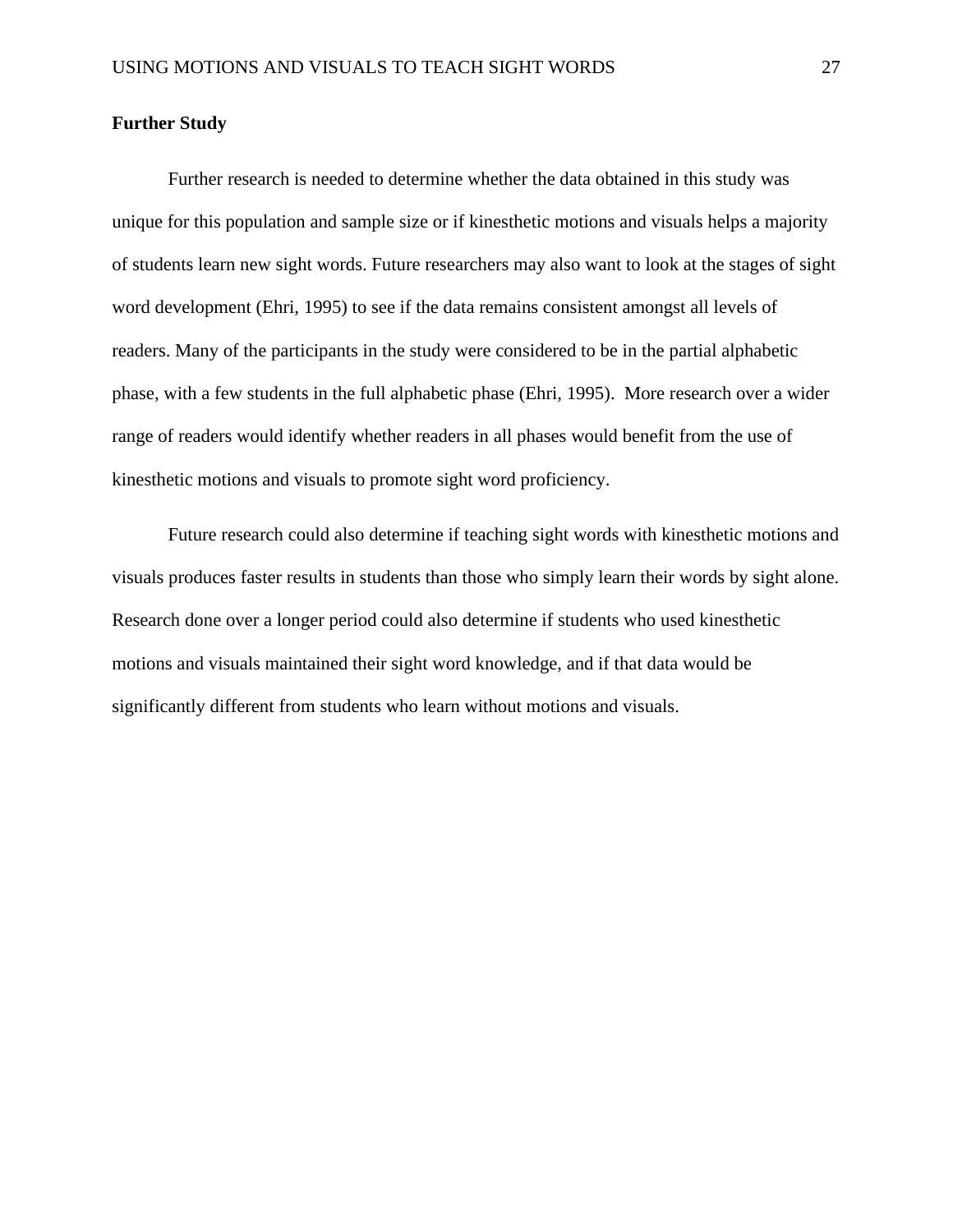# **Conclusion**

According to the literature, sight word instruction is imperative to a student's reading success (Faust & Kandelshine-Waldman, 2011; Maddox & Feng, 2013; McGrath et al., 2012). Sight word knowledge affects a reader's ability to read fluently and comprehend written materials (Allinder et al., 2001). Additional research shows that students who remain active while learning score better than students who are expected to remain still (Hall, 2007; Shoval et al., 2018). Armed with this knowledge, this action research was designed to help classroom teachers answer the question of whether the use of body movements and visual images promote high-frequency word recognition in kindergarten students.

The results of this action research support the continued use of kinesthetic motions and visuals when teaching sight words in the kindergarten classroom. On average, participants in the experimental group had significantly higher sight word proficiency growth than those than those in the control group. However, more research needs to be conducted to determine if the results are generalizable to other classrooms around the world.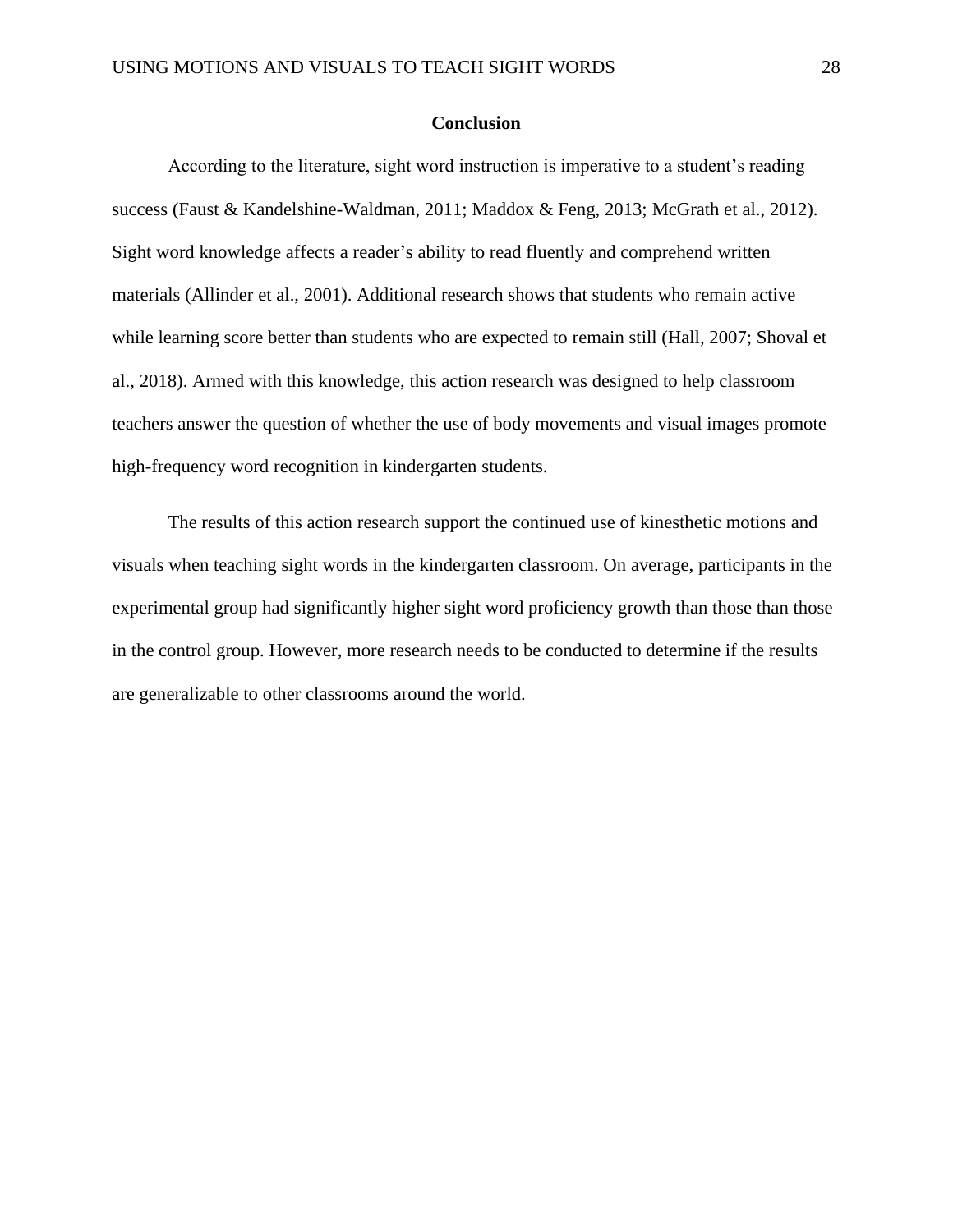#### References

- Allinder, R. M., Dunse, L., Brunken, C. D., & Obermiller-Krolikowski, H. (2001). Improving fluency in at-risk readers and students with learning disabilities: RASE RASE TL  $\&$ LD. *Remedial and Special Education, 22*(1), 48-54.
- Ankrum, J. W., PhD., & Bean, R. M., PhD. (2008). Differentiated reading instruction: What and how. *Reading Horizons, 48*(2), 133-146.
- Cano, J., & Whittington, S. (2004). Multiple intelligences: What are they? *NACTA Journal, 48*(4), 82.
- Conley, C., Derby, K., Roberts-Gwinn, M., Weber, K., & McLaughlin, T. (2004). An analysis of initial acquisition and maintenance of sight words following picture matching and copy, cover, and compare teaching methods. *Journal of Applied Behavior Analysis, 37*(3), 339- 349.
- Ehri, L. C. (1995). Phases of development in learning to read words by sight. *Journal of Research in Reading, 18*(2), 116-125.
- Faust, M., & Kandelshine-Waldman, O. (2011). The effects of different approaches to reading instruction on letter detection tasks in normally achieving and low achieving readers. *Reading and Writing, 24*(5), 545-566.
- Fede, M. H. (2012). Physical activity strategies for improved cognition: The mind/body connection. *Strategies, 25*(8), 16-20.
- Gardner, H. (1983). *Frames of mind: The theory of multiple intelligences*. New York: Basic Books.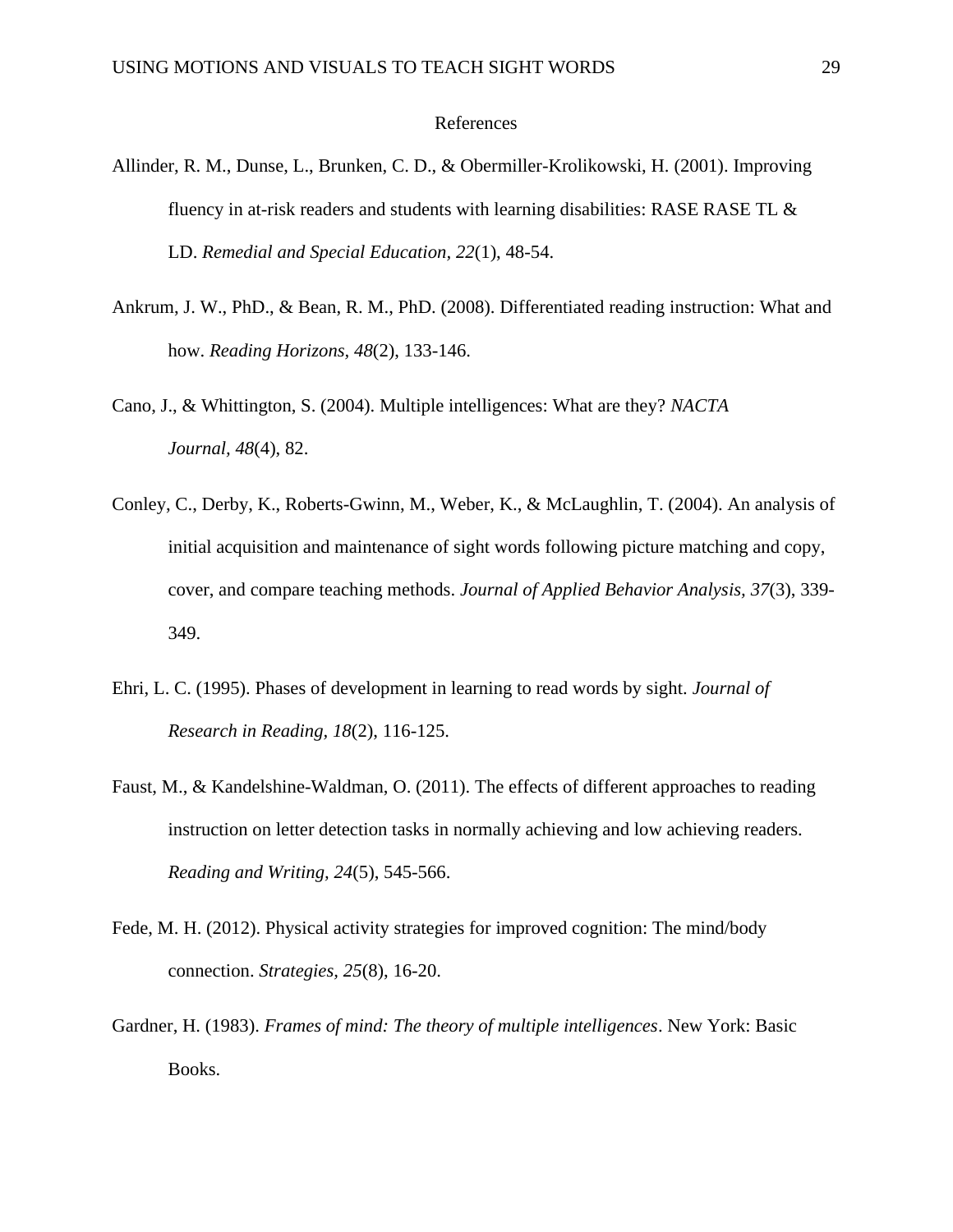- Gardner, H., & Hatch, T. (1989). Multiple intelligences go to school: Educational implications of the theory of multiple intelligences. *Educational Researcher, 18*(8), 4-10.
- Hall, E. M. (2007). Integration: Helping to get our kids moving and learning. *Physical Educator, 64*(3), 123-128.
- Joseph, H. S. S. L., Nation, K., & Liversedge, S. P. (2013). Using eye movements to investigate word frequency effects in children's sentence reading. *School Psychology Review, 42*(2), 207-222.
- Maddox, K., & Feng, J. (2013). *Whole language instruction vs. phonics instruction: Effect on reading fluency and spelling accuracy of first grade students.* Annual Meeting of the Georgia Educational Research Association, Savannah, GA, Oct. 17-18, 2013.
- Mano, Q. R., & Guerin, J. M. (2018). Direct and indirect effects of print exposure on silent reading fluency. *Reading and Writing, 31*(2), 483-502.
- Meadan, H., Stoner, J. B., & Parette, H. P. (2008). Sight word recognition among young children at-risk: Picture-supported vs. word-only. *Assistive Technology Outcomes and Benefits, 5*(1), 45-58.
- Mettetal, G., Jordan, C., & Harper, S. (1997). Attitudes toward a multiple intelligences curriculum. *The Journal of Educational Research, 91*(2), 115-122.
- McGrath, G. L., McLaughlin, T. F., Derby, K. M., & Bucknell, W. (2012). The effects of using reading racetracks for teaching of sight words to three third-grade students with learning disorders. *Educational Research Quarterly, 35*(3), 50-66.
- Pikulski, J. (1994, September). Preventing reading failure. *Reading Teacher, 48*(1), 7-12